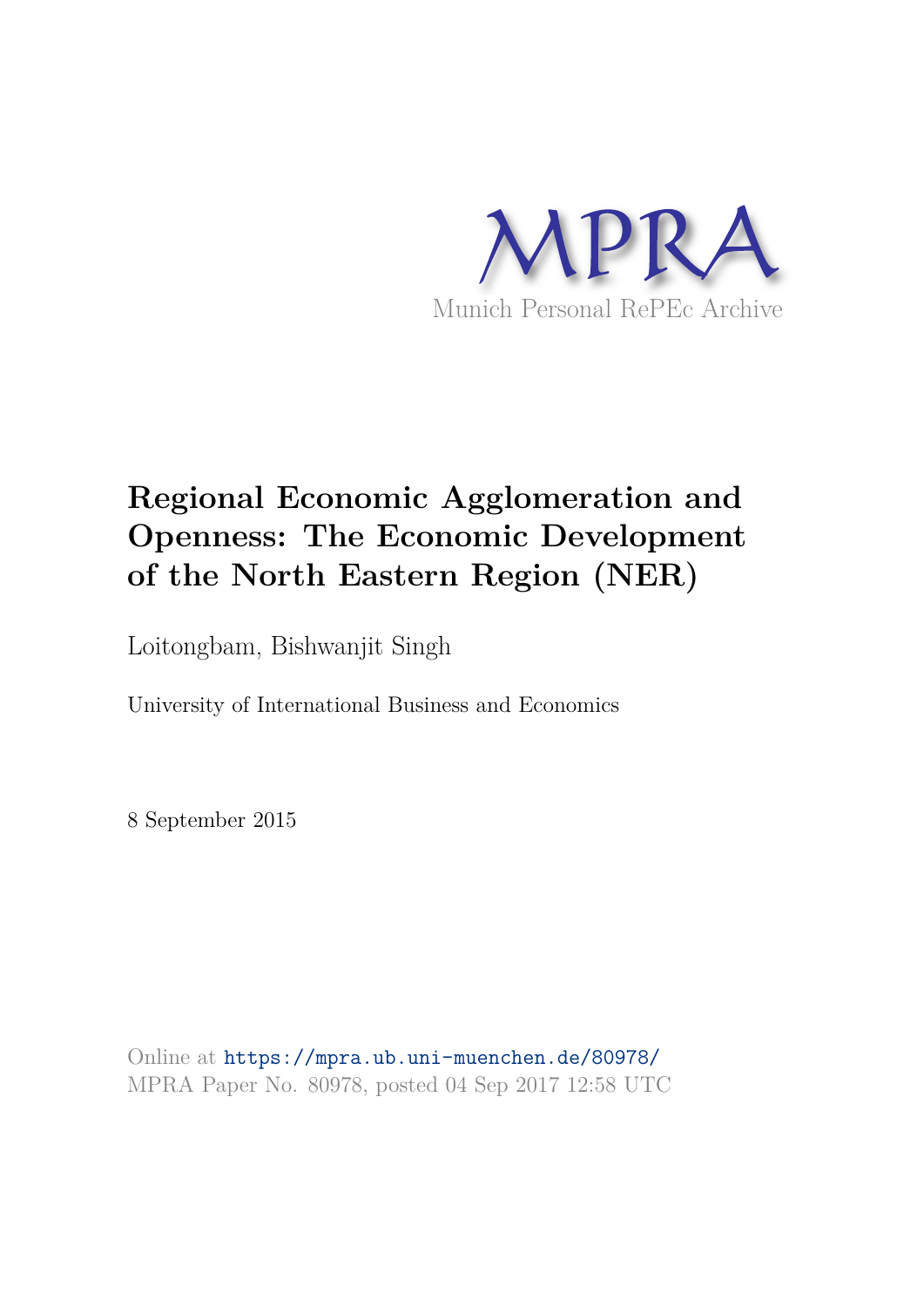# **Regional Economic Agglomeration and Openness: The Economic Development of the North Eastern Region (NER)**

## **Bishwanjit Singh, Loitongbam<sup>1</sup>**

Abstract: In what ways NER should look forward to achieve faster economic growth? The paper proposes two suggestions. First, for NER to keep making progress and to transform into a new economic powerhouse, it needs to improve utilization of scarce resources, improvements in technologies, and the exploitation of scale economies. A finer production fragmentation will make it possible to better explore the comparative advantage within the diverse NER. Trade liberalization and production fragmentation has the potential to eradicate poverty. Second, the regional economic integration will provide a better solution for these problems. Regional agglomeration will help NER in achieving faster economic growth through increasing returns, monopolistic competition, transaction costs and the occurrence of external economies and in turn shape firms' and labors' location behavior. Besides, the government should promote export sectors, intensively employing unskilled labor, which will create more job opportunities in the cities for rural surplus labors. A good relationship with Indo-Myanmar depends on Indo-China Relation. Transforming NER into a new economic powerhouse will help India becoming an economic superpower sooner than expected.

#### **Keywords: Economic Agglomeration, Openness, Economic Development**

l

 $^{1}$  Dr. Bishwanjit Singh, Loitongbam

PhD (University of International Business and Economics, Beijing) Email: [lbishanjit@yahoo.com](mailto:lbishanjit@yahoo.com) [/ bishanjit99@gmail.com](mailto:bishanjit99@gmail.com)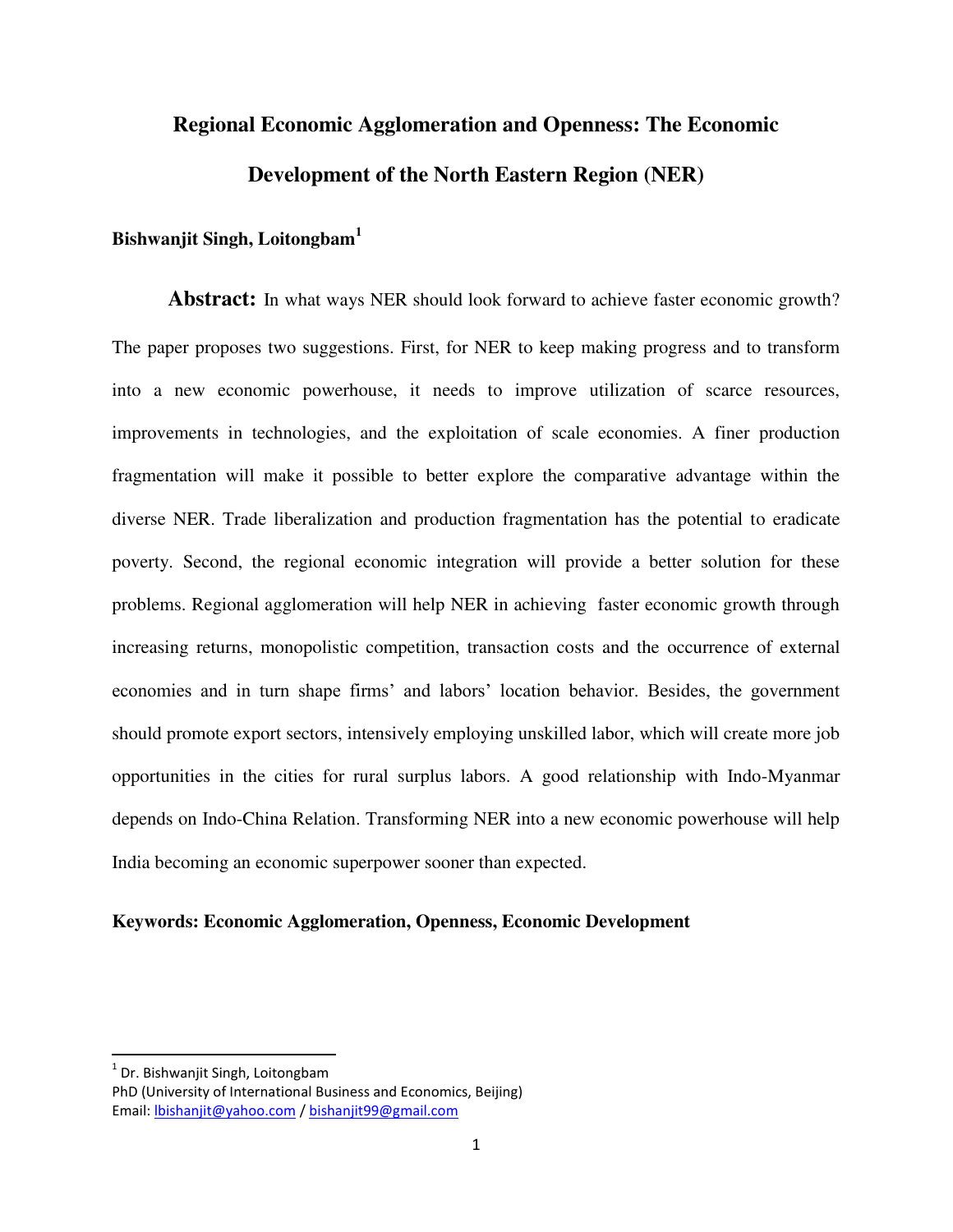## **Introduction:**

The key determinants of a country's economic development depend on the combination of its factor endowment, technology, institutional structure and policy stance. While not denying the importance of these considerations, the paper tries to examine different view of economic development and underdevelopment, based on the idea that economic activity in North Eastern Region (NER) may agglomerate spatially and international openness causes higher economic growth. One of the reasons of prolonged underdevelopment of NER is the export constraint on the part of NER due to low demand, high trade costs, poor infrastructure and lackadaisical nature of the Government. As a result, the region has benefitted little from India's trade liberalization. It is said that NER requires more initiatives and investment to develop its own manufacturing base as its manufacturing industry is in infant stage. To find a solution to this problem, it is necessary to examine the trade pattern between India and the rest of the World. On 25<sup>th</sup> September 2014, PM Narendra Modi launched "Make in India" campaign to make India a manufacturing superpower with 25 thrust sector which includes automobiles, chemicals, IT, pharma, textiles, ports, aviation, leather tourism and hospitality, wellness, railways, etc. The key focus of this campaign are 'ease of doing business', focus on Public-Private partnerships, harnessing the potential of Democracy, Demography and Demand. Emphasizing 'collective responsibility' for country's development and focusing on job creation, PM Modi said, "*We have to change the economic dynamics; we have to improve manufacturing in a fashion that benefits the poor. This*  is a cycle, move poor people towards being a part of middle class. Manufacturing boost will *create jobs, increasing purchasing power, thereby creating a larger market for manufacturers.*" It implies that India needs to develop manufacturing industry to lift poor people out of poverty, as it can provide a large number of employment opportunities for both skilled and unskilled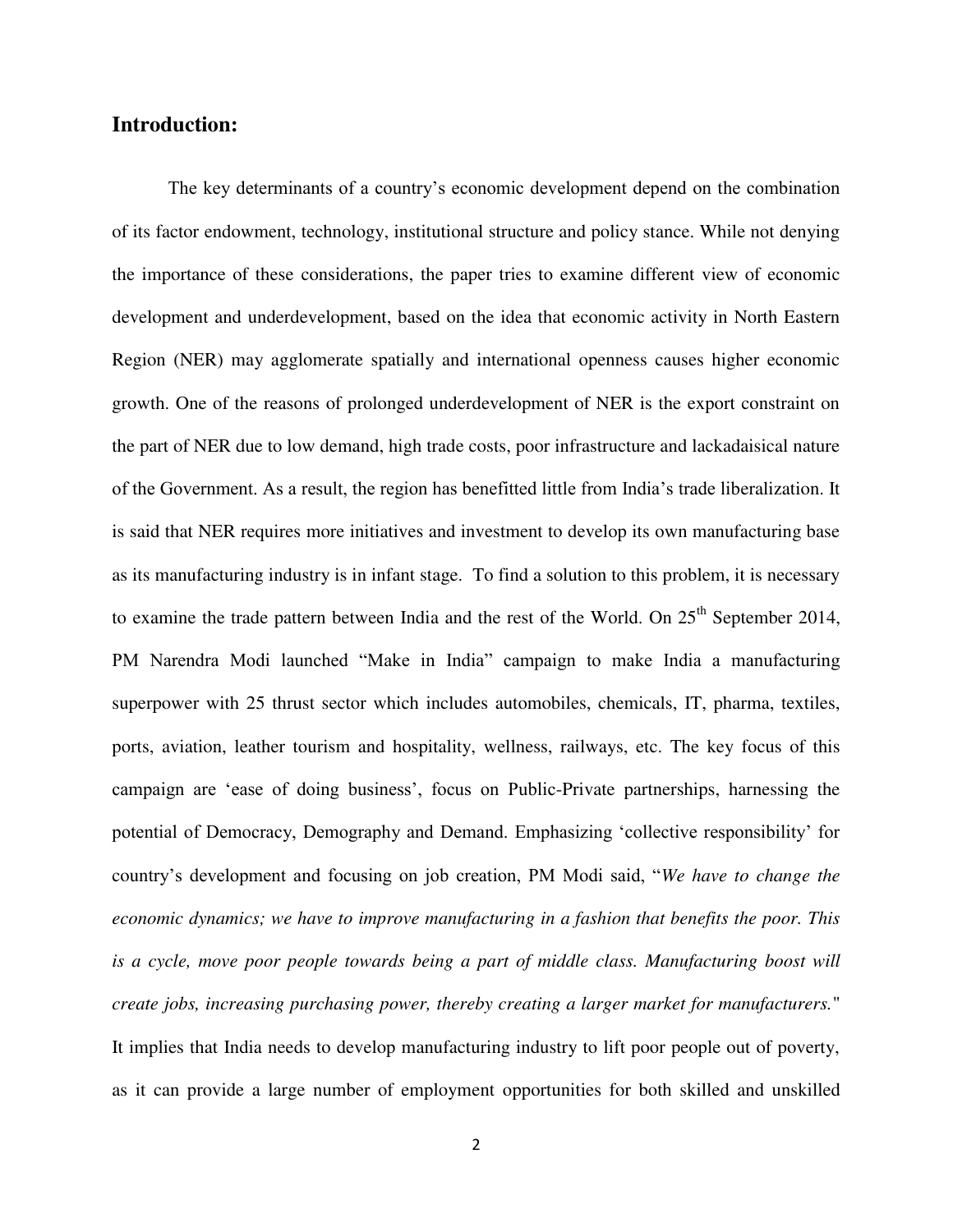workers. Improving manufacturing sector will create more employment opportunities than that of other sectors. Thus, improving manufacturing helps the country to eradicate poverty by creating more income and employment. In the true spirit of 'Make in India' policy, if the NER wants to live on their feet rather than on their knees, it is necessary to change the policies with regional characteristics as well as collective efforts so that the region could become economic powerhouse by converging them into an economic unit. It is suggested that NER should pay attention to improve manufacturing industry by enhancing industrial capabilities as well as by specializing towards its comparative trade advantage commodities. Section II discusses how the regional economic integration and international openness may benefit the development of NER and section III is the conclusion.

## **2. Regional Economic Agglomeration and Trade Openness:**

#### **2.1 Regional Economic Agglomeration:**

The spatial agglomeration of industry has been formally analyzed in recent work in economic geography (see Krugman and Venables, 1995) and the goal of the present paper is to find out the implications of this approach for economic development of the region. Why does NER need to pull economic activity into a single location? Some countries trade more because of their proximity to well-populated countries, while some trade less because they are isolated (Frankel & Romer, 1999). This situation is also quite true in the NER of India. The region is trapped in 'peripheralism'(Barman, 2009) and the population densities of the NER are below the national averages. In most of the NER states, the main towns are small and there only few regional district hubs. For example, hardly any small market towns can provide chain market to commercial farmers for their produce. Besides, the commercial and financial banking activities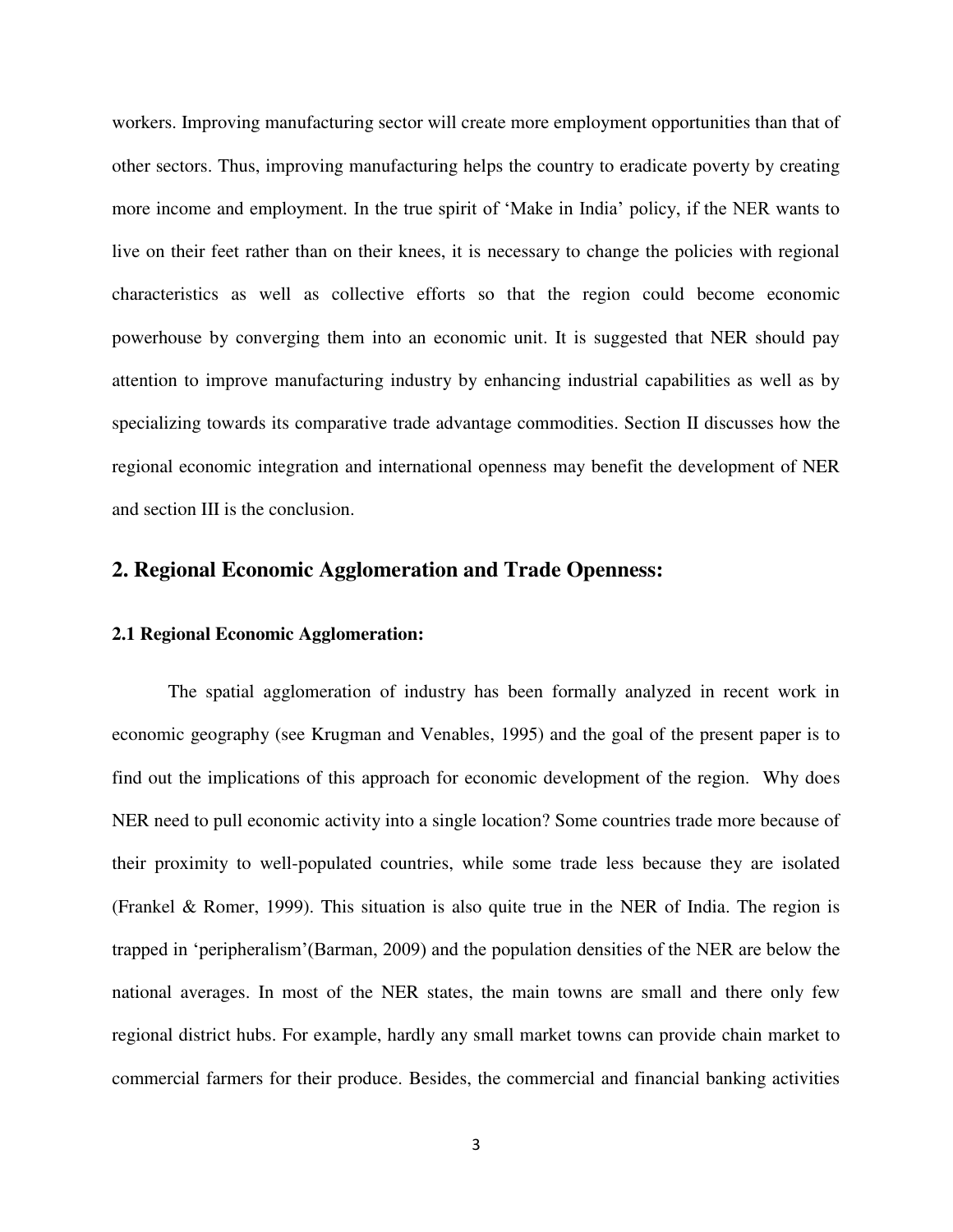are very marginal because of small population and areas (Bruner et al., 2010). Why do firms agglomerate in certain places? When trade costs are sufficiently low, firms tend to locate where demand is larger in order to benefit from economies of scale, and demand becomes larger as production of manufactures concentrate. Three main forces shape the process of agglomeration/dispersion of economic activity in space. Firstly, the 'product market competition' effect implies that when one worker migrates from Region B to Region A, competition in the latter raises (while it is reduced in the former). Then, firms pay lower wages in Region A relative to Region B as a way to support their competitiveness. This effect clearly constitutes a dispersion force since some workers in Region A will decide to migrate in Region B where the relative wage is higher. Secondly, the 'home market effect' implies that, other things being equal, the region with the larger market for a specific product has the higher wage and it is a net exporter of that product (Krugman, 1980): in fact, more workers in Region A entail a larger share of income spent in industrial goods and this allows local firms to pay higher nominal wages, making this location increasingly attractive for more workers (and consequently more firms). As such, Region A becomes an exporter of industrial goods. Thirdly, the 'price index effect' implies that a larger share of workers in Region A determines lower prices for industrial products in the local market. In fact, more varieties are produced in Region A and they do not incur in trade costs since most firms produce locally. Thus, prices are lower in Region A relative to Region B. As such, the real wage in Region A as compared to real wage in Region B rises attracting more workers in Region A. The intensity of these three forces as well as the balance between them is determined by the level of trade costs between the two regions.

What factors will determine the economic integration? And why do firms tend to agglomerate? It is due to increasing return to scale, monopolistic competition, transaction costs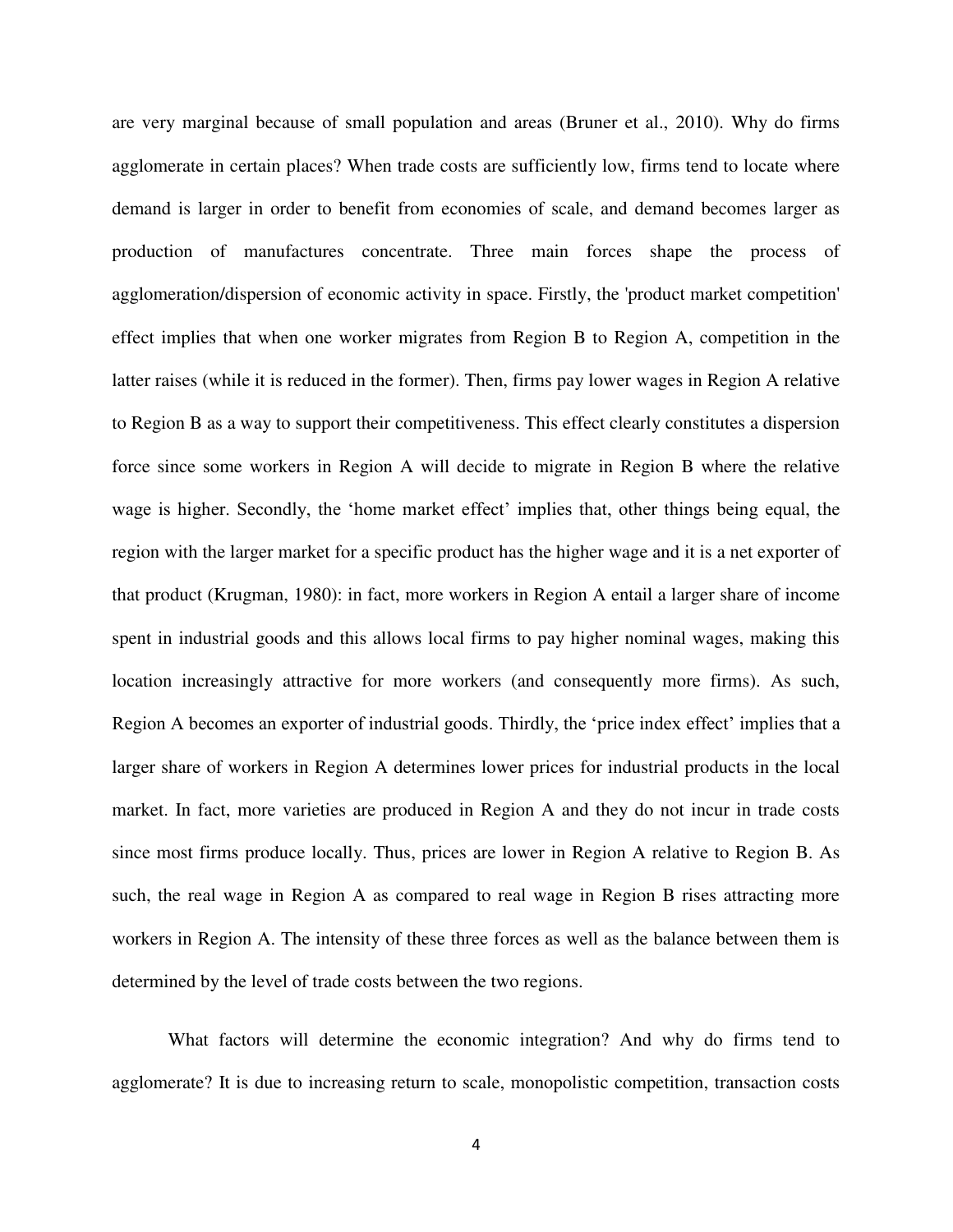and the occurrence of external economies and in turn shape firms' and labors' location behavior. Increasing returns implies that trade arises to take advantage of scale and variety gains from specialization. Increasing returns encourage manufacturing firms to geographically concentrate their productive activities rather than dispersing them in several locations as a way to benefit from the advantages of scale economies i.e. benefits in terms of production costs deriving from creating larger plants. However, since each firm can increase production while reducing the average cost per unit of product, mere existence of increasing returns does not imply that production is automatically concentrated in a single location. Since firms cannot benefit from increasing returns by concentrating production, they will decide to produce in all locations where consumers are. Thus, it tends to spread economic activity to other parts of the region. Transport costs greatly influence location choices. Firms decide whether it is more convenient to concentrate in just a single location and serve other regions by exports or alternatively incur in additional fixed costs to open up a second plant in a different location. Since each region has the same endowments (i. e. no a priori differences between regions), firms have no incentive to relocate from one region to another since they would face more competition without the possibility to serve the other region's market by exports due to high trade costs.

Is regional convergence possible in NER? How does clustering of firms in to a single location make possible in NER? There are three main forces that can shape the process of agglomeration/dispersion of economic activity in NER*: location of firms to single location, lowering trade costs sufficiently and making NER increasingly attractive for workers and firms*. When firms locate to a single location, it creates an incentive for suppliers of intermediates to locate production in the same location, and as production of final goods by clustered firms becomes gradually less expensive due to better access to intermediates, and this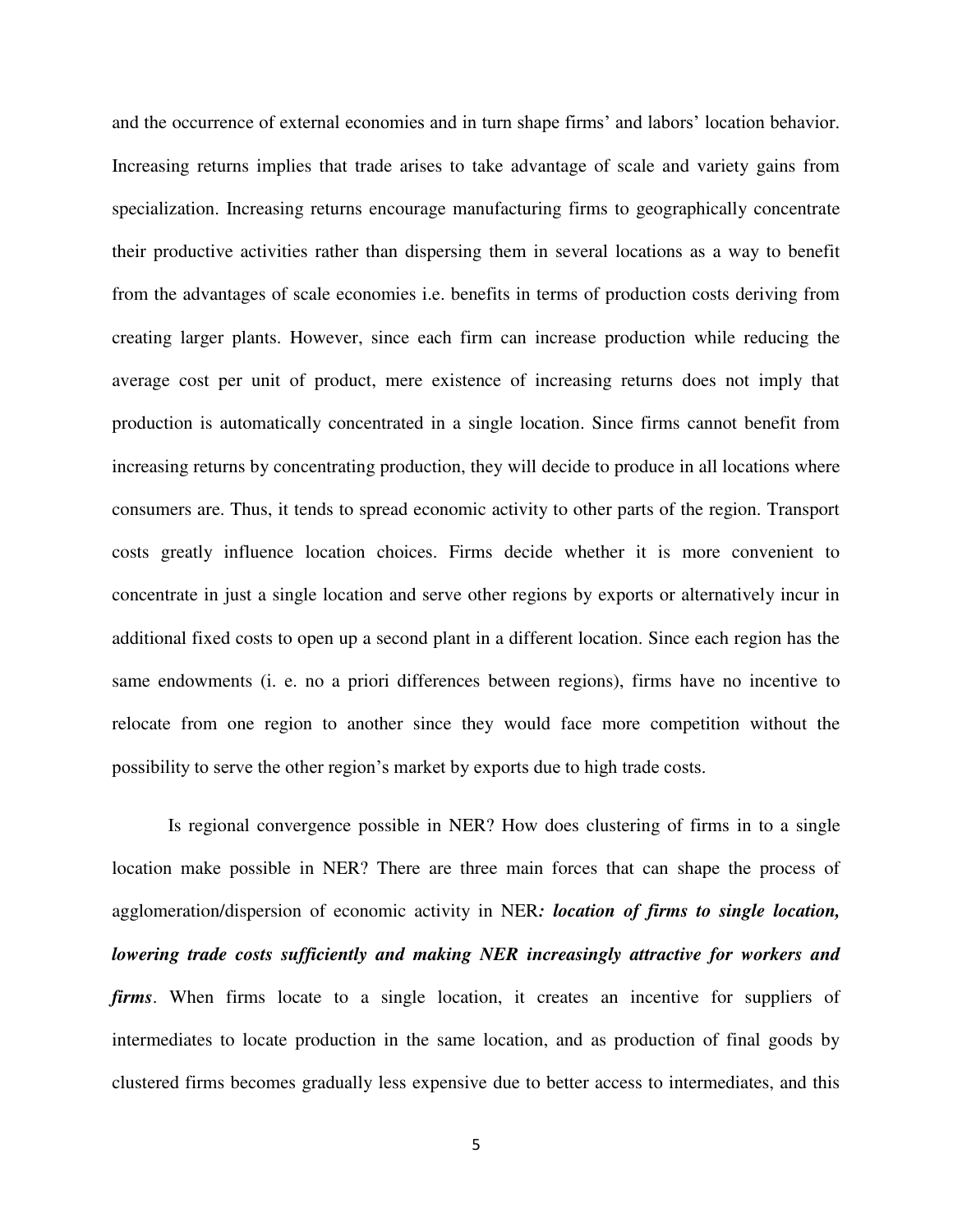effect reinforces industry concentration. In order to illustrate this particular case of high trade costs, consider for example that for an exogenous reason (i.e. historial accident) one worker migrates from region B to region A. Regarding trade costs, higher trade costs lower firms' profitability, and high trade costs that impede exports as firms in cannot compete in distant markets due to high trade costs. When trade costs are sufficiently low, the dispersion effect is not strong enough to impede concentration. It implies that when trade costs are sufficiently low, the region will be more attractive to workers because of higher wages and more varieties, as well as firms for it will increase their profitability. It will also lower the competition effect so that firms can access to distant markets in addition to the local demand. This lower trade costs and migration of workers will in turn increase demand in NER and firms tend to locate where demand is larger in order to benefit from economies of scale, and demand becomes larger as production of manufactures concentrate. Puga (1996) suggests that agglomeration most likely occurs when the supply of labor is highly elastic. Because it allows firms to draw labor force from the agricultural sector without notable increases in the rural wage rate. In other words, the labor migration from agriculture to manufacturing could only slightly affect the wage differential between rural and industrial activities. Therefore, agglomeration takes place for more rural workers intend to move in industry where wages are relatively higher. However, if the supply of labor is inelastic, then agglomeration does not take place, because the labor migration from agriculture to industry heavily affects the wage ratio between sectors. In case, the agglomeration in NER is more likely to take place as the labor supply is highly elastic.

The classic example of a success story of economic benefit of regional convergence is the early years following German re-unification in 1990. Prior to the fall of the Berlin Wall, East Germany has been well integrated into foreign trade and its exports over GDP (40%) were higher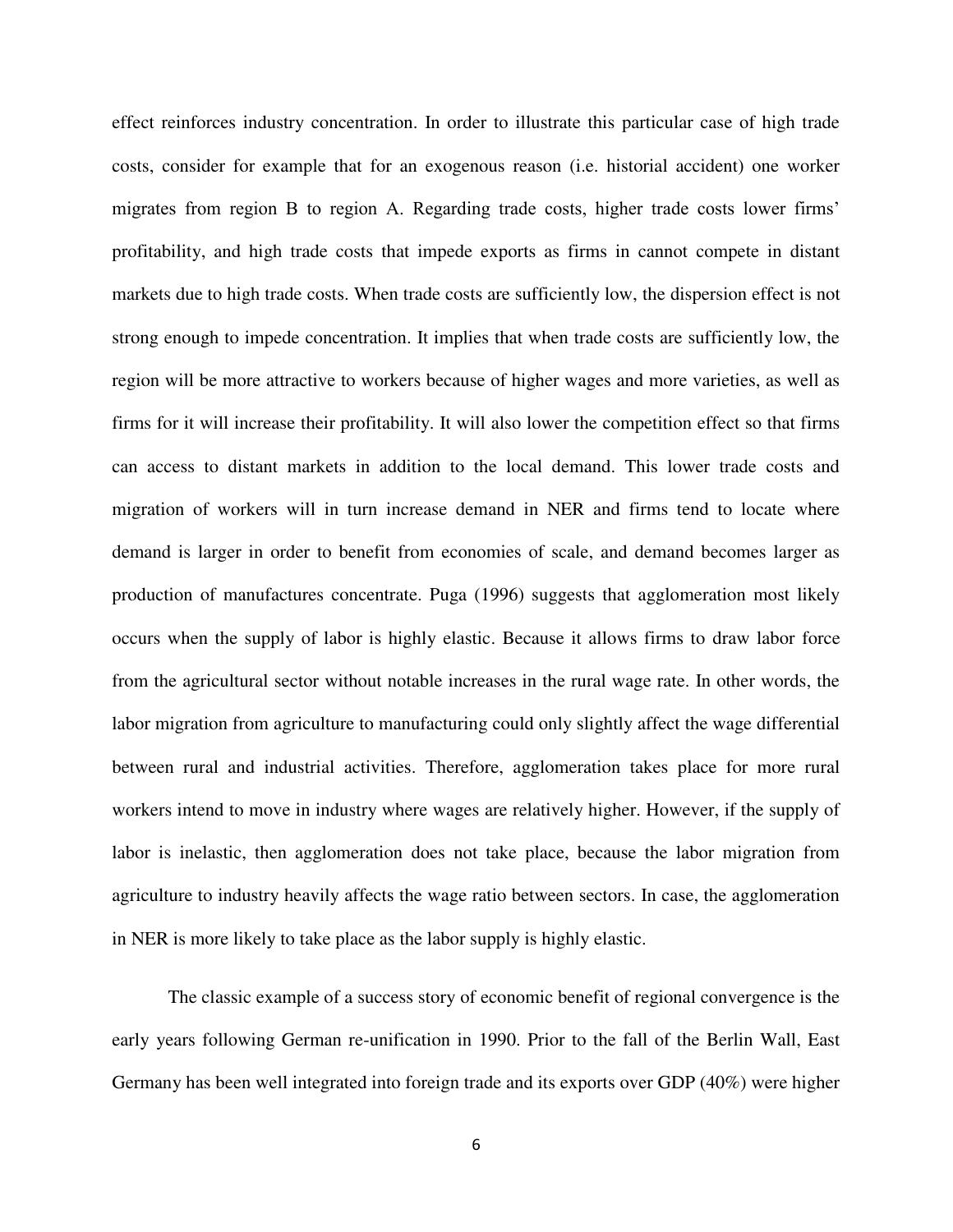than in West Germany (29%). After the initial re-unification in the early 1990s, the convergence of per capita incomes between East and West Germany has slowed down. During the mid-1990s, growth rates of East Germany exceed than that of West Germany and, since then, growth rates in East and West Germany have levelled off and differences in factor endowments were even more pronounced, resulting cross-border movements of capital, labor, and goods. Unemployment has been persistently above the West German level. East Germany States trade less with the rest of the world than their West Germany counterparts, accounting for 10-13% trade share for East Germany with compared to 24% for West Germany. The share of inward FDI and presence of parents of multinational firms located in East Germany are comparatively low (Buch & Toubal, 2009). Levchenko and Zhang (2012) examine the welfare gain from the trade integration of Eastern Europe after the fall of the Iron Curtain and the role of comparative advantage in the gains from trade. The paper found that Western Europe countries gain mainly expansion of markets, while Eastern European countries mostly benefit from technological transfer from Western to Eastern Europe. Eastern Europe countries are expected to experience large distributional effects due to trade opening.

How does agglomeration benefit NER? According to Alfred Marshall, externalities have three effects: labor market pooling, availability of specialized intermediates and technological spillover effects. First, firms that cluster in a single location take advantage of the availability of pooled labor force and reduce the risk of unemployment as compared to an economy where firms are dispersed. It implies that there is an increase in efficiency emerging from an agglomerating industry connected with a local pooled labor market. Second, when firms concentrate production into a single location they also take advantage of the presence of specialized suppliers of intermediate goods and inputs through the creation of backward and forward linkages between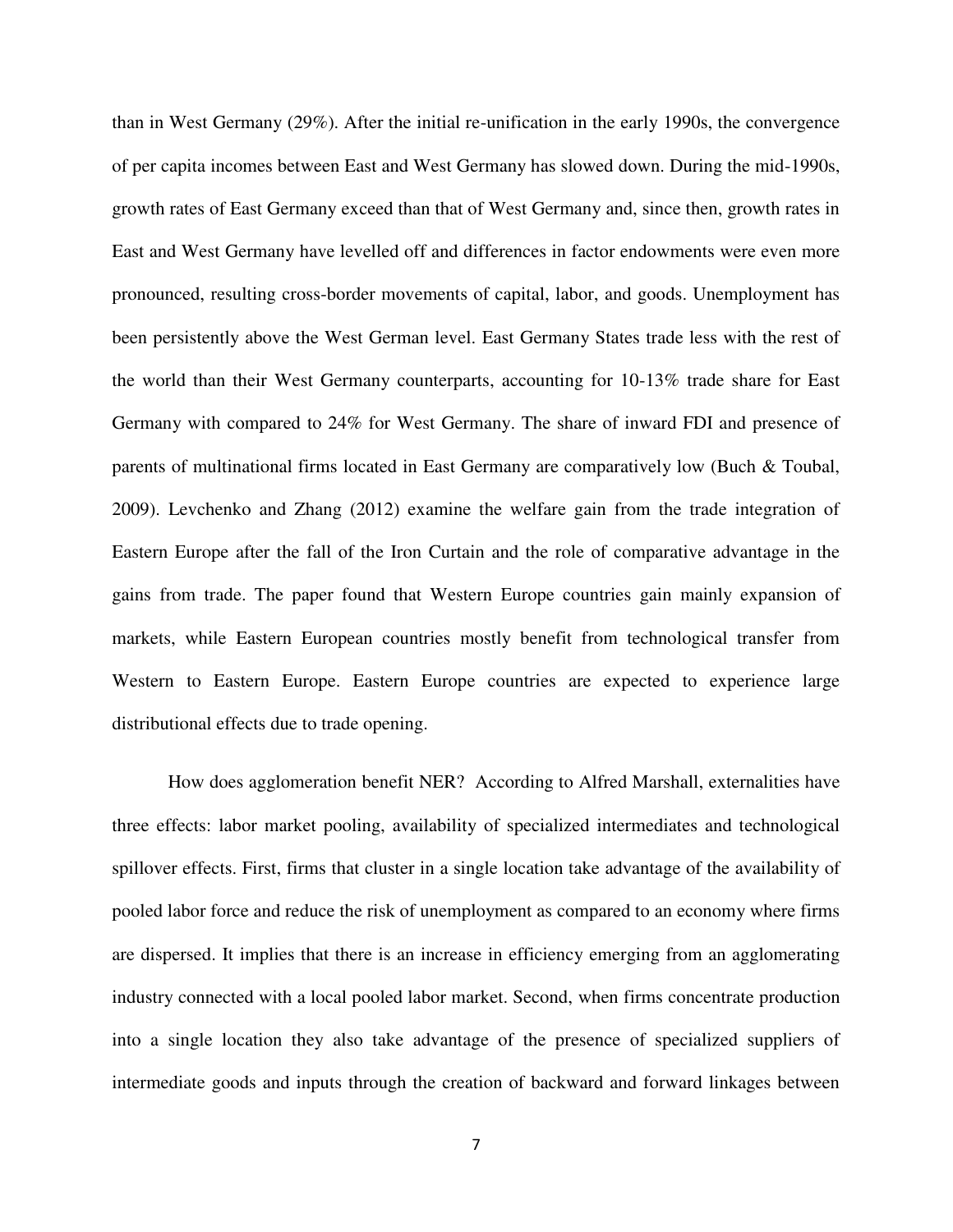producers of final goods and their suppliers of intermediates (Krugman and Venables, 1995). Third, clustered firms are supposed to benefit from technological spillovers consisting in unintentional flows of knowledge arising from proximity to one another and benefitting the industry as a whole. As a result, firms are encouraged to localize in a single place to benefit from external knowledge arising from other firms' activities (i.e. R&D).

#### **2.2 Trade Liberalization:**

Historically, rapid expansion of international trade renders to high growth in the world. Thus, openness for trade, capital flows, and migration can have an impact on economic growth. Buch & Toubal (2009) examined whether international openness causes higher domestic growth in the context of the fall of the Berlin Wall in 1989. They found that geographical variables play a very significant role in regional openness and higher trade openness increases regional per capita income. What will be the impact of trade liberalization on the geographical distribution of industries of NER? According to traditional trade theory, international trade between countries, both of them benefit of the gains of comparative advantages. The rationale behind trade liberalization suggests that greater competition would induce the production units to improve productivity, which is crucial for accelerating the overall economic growth. Since firms respond to the world market signals, the commodity structure of the country's trade would undergo changes in accordance with the changing patterns of specialization. According to the Heckscher-Ohlin-Samuelson (H-O-S) model, trade liberalization would induce reallocation of productive resources from the import competing industries to those industries where the country has comparative advantages.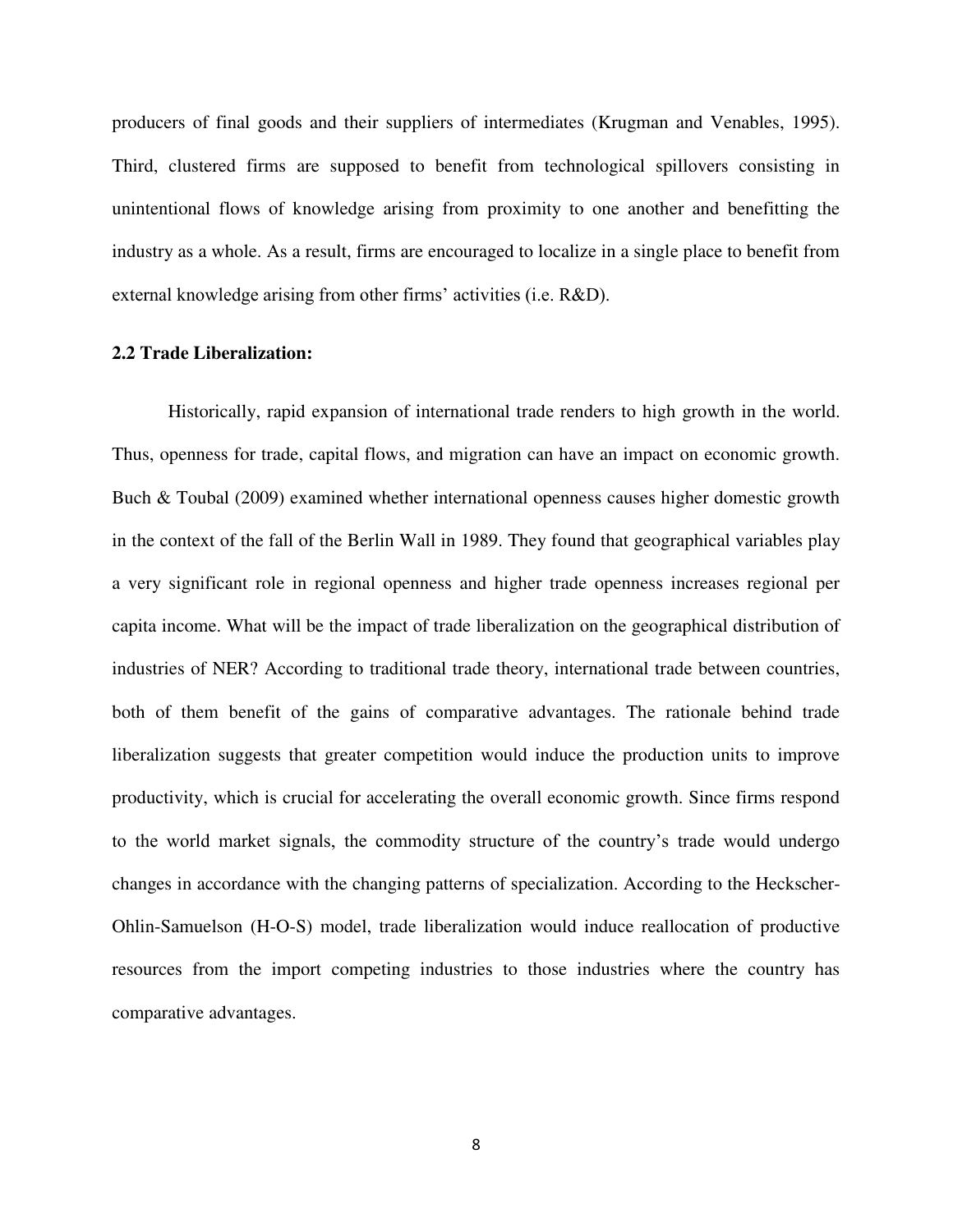As far as NER's comparative advantage is concerned, it is believed that it has comparatively trade advantage in producing labor-intensive, semi-skilled-intensive and unskilled-intensive products. Table 1 illustrates the SITC (Standard International Trade Classification) Revision 3 two-digit products that accounted for less than 2 percent of total exports during 1990-2013. India's export of labor-intensive products and semi-skilled intensive products is either relatively small or more or less constant, and some products are even declining: footwear, tea, inorganic chemicals, spices, tobacco, beverages, etc. From looking at India's pattern of trade, how can the NER find out its opportunity to participate in India's trade exports? The answer lies in improving the industrial capabilities and strength of the NER and its major industries i.e. its comparative trade advantage. Industries in the NER are engaged mostly in manufacturing food products, and wood and wood-based products, as well as dealing in some metallic industries, tea, oil, gas and mining sectors (Bruner et al., 2010). Some other potential sectors of this region are agriculture, horticulture, fish farming, handloom and handicrafts and tourism (Goswami et. at., 2012). It is also in line with the ASI survey report 2011-12. According to the report, the outputs of the 13 major industries include tea, food products, beverage, other non-metallic mineral products, etc. Most of them are labor-intensive, unskilled-intensive and semi-unskilled products: an opportunity for the NER to pursue the specialization and production of these products. Table 2 shows the shares of seven major industries in terms of the output within each state of the NER during 2011-12. Comparing Table 1 and 2, shows that the major industries of the NER have a comparative advantage in producing a majority of the products listed in Table 2, which are mostly labor-intensive, semi-skilled-intensive and unskilled-intensive. The NER should focus on specialization on these industries and try to increase firms' productivities in producing these products.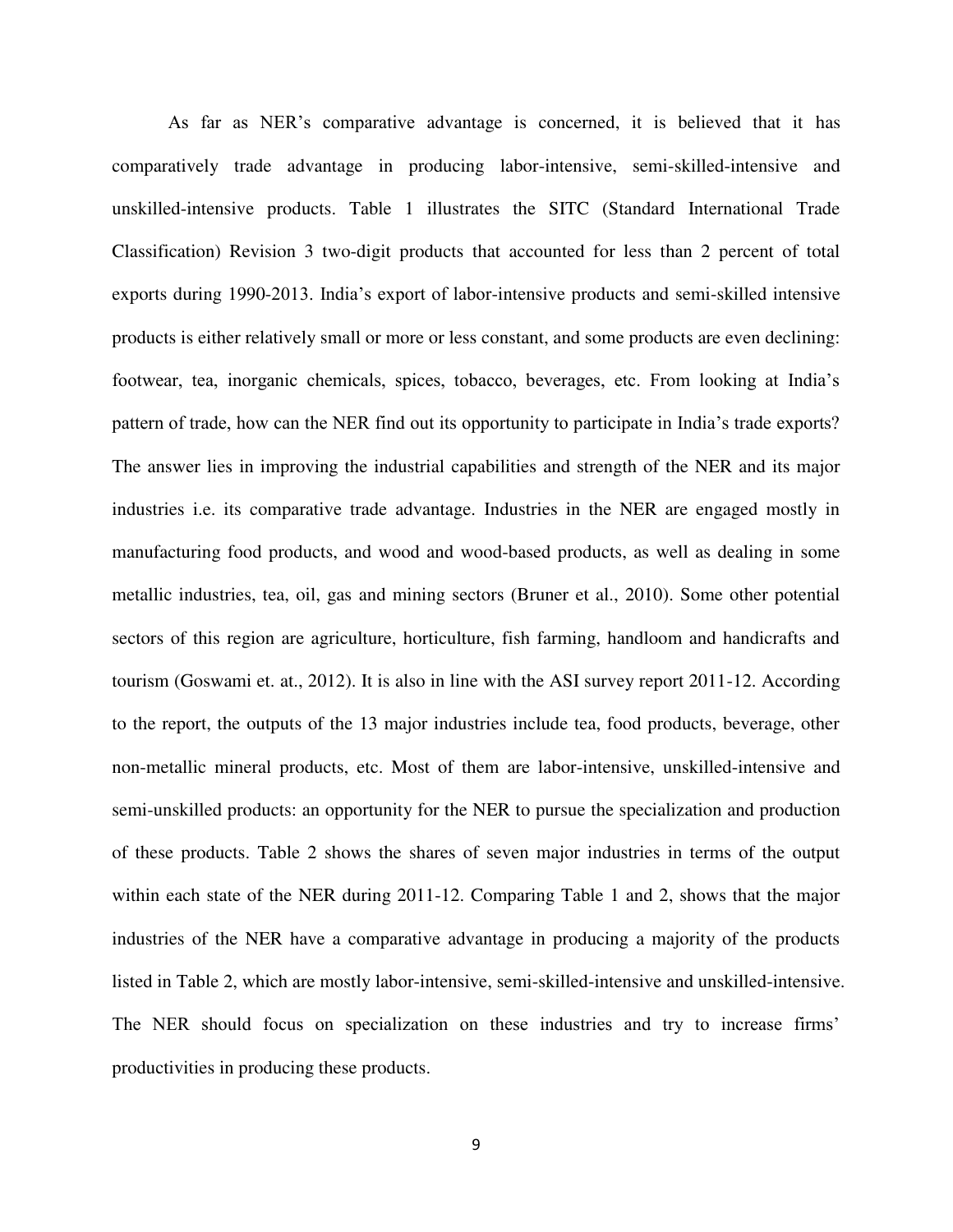## **Table 1: SITC Rev 3 Two-Digit Products Export Shares less than 2 Percent during Selected Years: 1990-2014**

|                 | <b>SITC Code</b> |                            | Description |                   | 0661 |                   | 1995 |                  | 2000 |                  | 2005 |                   | 2010 |                   | 2014 |
|-----------------|------------------|----------------------------|-------------|-------------------|------|-------------------|------|------------------|------|------------------|------|-------------------|------|-------------------|------|
| $00\,$          |                  | Live animals except fish   |             | $\boldsymbol{0}$  |      | 0.01              |      | $\overline{0}$   |      | 0.01             |      | 0.01              |      | $\overline{0}$    |      |
| 21              |                  | Hide/skin/fur, raw         |             | $\boldsymbol{0}$  |      | $\boldsymbol{0}$  |      | $\boldsymbol{0}$ |      | 0.01             |      | $\boldsymbol{0}$  |      | $\overline{0}$    |      |
| 25              |                  | Pulp and waste paper       |             | $\boldsymbol{0}$  |      | $\boldsymbol{0}$  |      | $\boldsymbol{0}$ |      | $\boldsymbol{0}$ |      | $\mathbf{0}$      |      | $\boldsymbol{0}$  |      |
| 41              |                  | Animal oil/fat             |             | $\boldsymbol{0}$  |      | $\boldsymbol{0}$  |      | $\boldsymbol{0}$ |      | 0.02             |      | 0.01              |      | 0.01              |      |
| 24              |                  | Cork and wood              |             | $\boldsymbol{0}$  |      | $\boldsymbol{0}$  |      | 0.01             |      | 0.01             |      | 0.01              |      | 0.02              |      |
| 56              |                  | Manufactured fertilizers   |             | $\boldsymbol{0}$  |      | 0.09              |      | 0.01             |      | 0.01             |      | 0.02              |      | 0.02              |      |
| 32              |                  | Coal/coke/briquettes       |             | 0.03              |      | 0.09              |      | 0.08             |      | 0.08             |      | 0.14              |      | 0.04              |      |
| 23              |                  | Crude/synthet/rec rubber   |             | 0.01              |      | 0.03              |      | 0.02             |      | 0.11             |      | 0.06              |      | 0.05              |      |
| 11              |                  | Beverages                  |             | 0.04              |      | 0.04              |      | 0.04             |      | 0.04             |      | 0.06              |      | $\overline{0.07}$ |      |
| 43              |                  | Animal/veg oils procesd    |             | 0.04              |      | 0.13              |      | 0.08             |      | 0.06             |      | 0.06              |      | 0.07              |      |
| 34              |                  | Gas natural/manufactured   |             | $\boldsymbol{0}$  |      | 0.1               |      | 0.01             |      | 0.07             |      | 0.05              |      | 0.08              |      |
| $\overline{81}$ |                  | Building fixtures etc.     |             | $\overline{0.07}$ |      | $\overline{0.07}$ |      | 0.06             |      | 0.05             |      | $\overline{0.07}$ |      | 0.08              |      |
| 63              |                  | Cork/wood manufactures     |             | 0.08              |      | 0.11              |      | 0.07             |      | 0.09             |      | 0.06              |      | 0.09              |      |
| 09              |                  | Misc food products         |             | 0.08              |      | 0.13              |      | 0.14             |      | 0.08             |      | 0.09              |      | 0.12              |      |
| 02              |                  | Dairy products & eggs      |             | 0.01              |      | 0.04              |      | 0.08             |      | 0.22             |      | 0.09              |      | 0.14              |      |
| 88              |                  | Photographic equip./clocks |             | 0.13              |      | 0.18              |      | 0.3              |      | 0.18             |      | 0.12              |      | 0.15              |      |
| 73              |                  | Metalworking machinery     |             | 0.33              |      | 0.19              |      | 0.22             |      | 0.33             |      | 0.17              |      | 0.16              |      |
| 75              |                  | Office/data proc. machines |             | 0.62              |      | 0.71              |      | 0.5              |      | 0.43             |      | 0.28              |      | 0.17              |      |
| 74              |                  | Tea and mate               |             | 3.3               |      | 1.1               |      | 0.86             |      | $0.4\,$          |      | 0.33              |      | 0.22              |      |
| 42              |                  | Fixed veg oils/fats        |             | 0.22              |      | 0.68              |      | 0.48             |      | 0.26             |      | 0.29              |      | 0.24              |      |
| 52              |                  | Inorganic chemicals        |             | 0.33              |      | 0.35              |      | 0.43             |      | 0.39             |      | 0.44              |      | 0.29              |      |
| 12              |                  | Tobacco/manufactures       |             | 0.81              |      | 0.42              |      | 0.42             |      | 0.3              |      | 0.4               |      | 0.3               |      |
| 82              |                  | Furniture/furnishings      |             | 0.01              |      | 0.04              |      | 0.11             |      | 0.27             |      | 0.27              |      | 0.32              |      |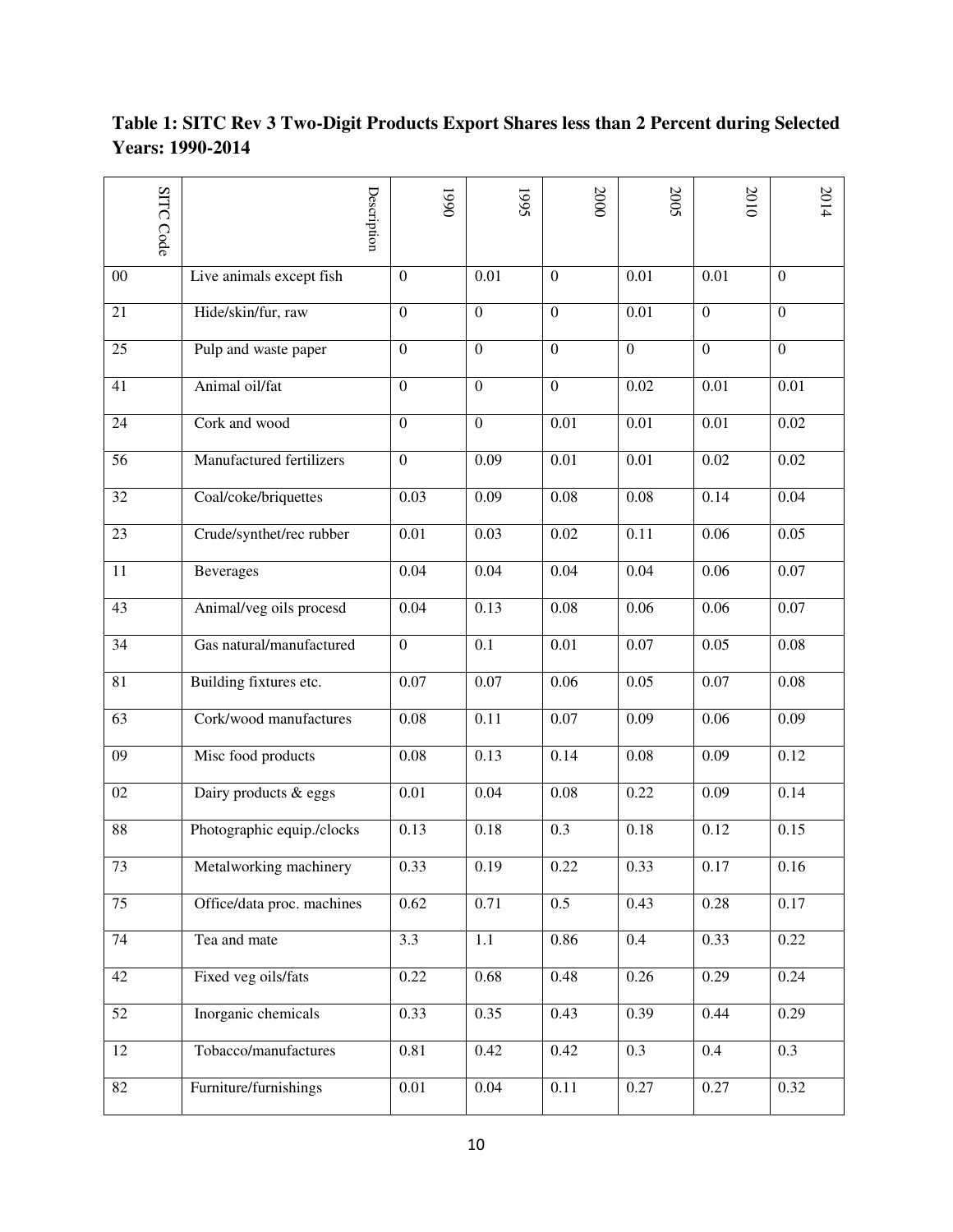| 64              | Paper/paperboard/article                | 0.08 | 0.35 | 0.38     | 0.41             | 0.35             | 0.35             |
|-----------------|-----------------------------------------|------|------|----------|------------------|------------------|------------------|
| $\overline{58}$ | Plastics non-primry form                | 0.15 | 0.58 | 0.29     | 0.42             | 0.41             | 0.4              |
| 83              | Travel goods/handbag/etc.               | 0.75 | 0.98 | 0.78     | 0.53             | 0.33             | 0.4              |
| $\overline{06}$ | Sugar/sugar prep/honey                  | 0.12 | 0.5  | 0.19     | 0.09             | $\overline{0.5}$ | 0.44             |
| 61              | Leather manufactures                    | 2.87 | 1.48 | 1.18     | 0.77             | 0.42             | $\overline{0.5}$ |
| $\overline{75}$ | Spices                                  | 0.61 | 0.57 | 0.59     | 0.28             | 0.42             | $\overline{0.5}$ |
| 87              | Scientific/etc. instrument              | 0.26 | 0.16 | 0.28     | 0.34             | $\overline{0.4}$ | $\overline{0.5}$ |
| $\overline{27}$ | Crude fertilizer/mineral                | 0.98 | 0.87 | 0.8      | $\overline{0.7}$ | 0.52             | 0.57             |
| 22              | Oil seeds/oil fruits                    | 0.47 | 0.5  | 0.52     | 0.31             | 0.41             | 0.58             |
| $\overline{55}$ | Perfume/cosmetic/cleansr                | 1.34 | 0.53 | 0.55     | 0.46             | 0.53             | 0.6              |
| 08              | Animal feed ex unml cer.                | 1.88 | 2.23 | 1.13     | 0.8              | 0.94             | 0.64             |
| 76              | Telecommunications<br>etc.<br>equipment | 0.17 | 0.43 | 0.24     | 0.3              | 1.09             | 0.64             |
| 28              | Metal ores/metal scrap                  | 4.27 | 2.21 | 1.18     | 5.19             | 3.85             | 0.7              |
| 62              | Rubber manufactures nes                 | 0.74 | 0.91 | 0.72     | 0.84             | 0.68             | 0.81             |
| 29              | Crude anim/veg mater nes                | 1.19 | 0.98 | 0.97     | 0.62             | 0.45             | 0.89             |
| 57              | Plastics in primary form                | 0.04 | 0.18 | 0.71     | 1.34             | 0.86             | 0.89             |
| 53              | Dyeing/tanning/color mat                | 1.31 | 1.14 | 1.19     | 0.82             | 0.73             | 0.91             |
| 85              | Footwear                                | 2.84 | 1.87 | 1.47     | 1.04             | 0.75             | 0.94             |
| 07              | Coffee/tea/cocoa/spices                 | 4.75 | 3.1  | $2.08\,$ | 1.02             | 1.01             | 1.02             |
| 05              | Vegetables and fruit                    | 2.24 | 2.15 | 2.16     | 1.54             | 1.06             | 1.04             |
| 59              | Chem material/prods nes                 | 0.44 | 0.73 | 1.11     | 1.11             | 0.97             | 1.06             |
| 26              | <b>Textile fibres</b>                   | 2.85 | 0.28 | 0.26     | 0.51             | 1.7              | 1.21             |
| 71              | Power generating equipment              | 0.7  | 0.54 | 0.69     | 0.93             | 1.06             | 1.26             |
| 72              | Industry special machine                | 1.34 | 0.77 | 0.73     | 1.19             | 1.01             | 1.33             |

Source: UN COMTRADE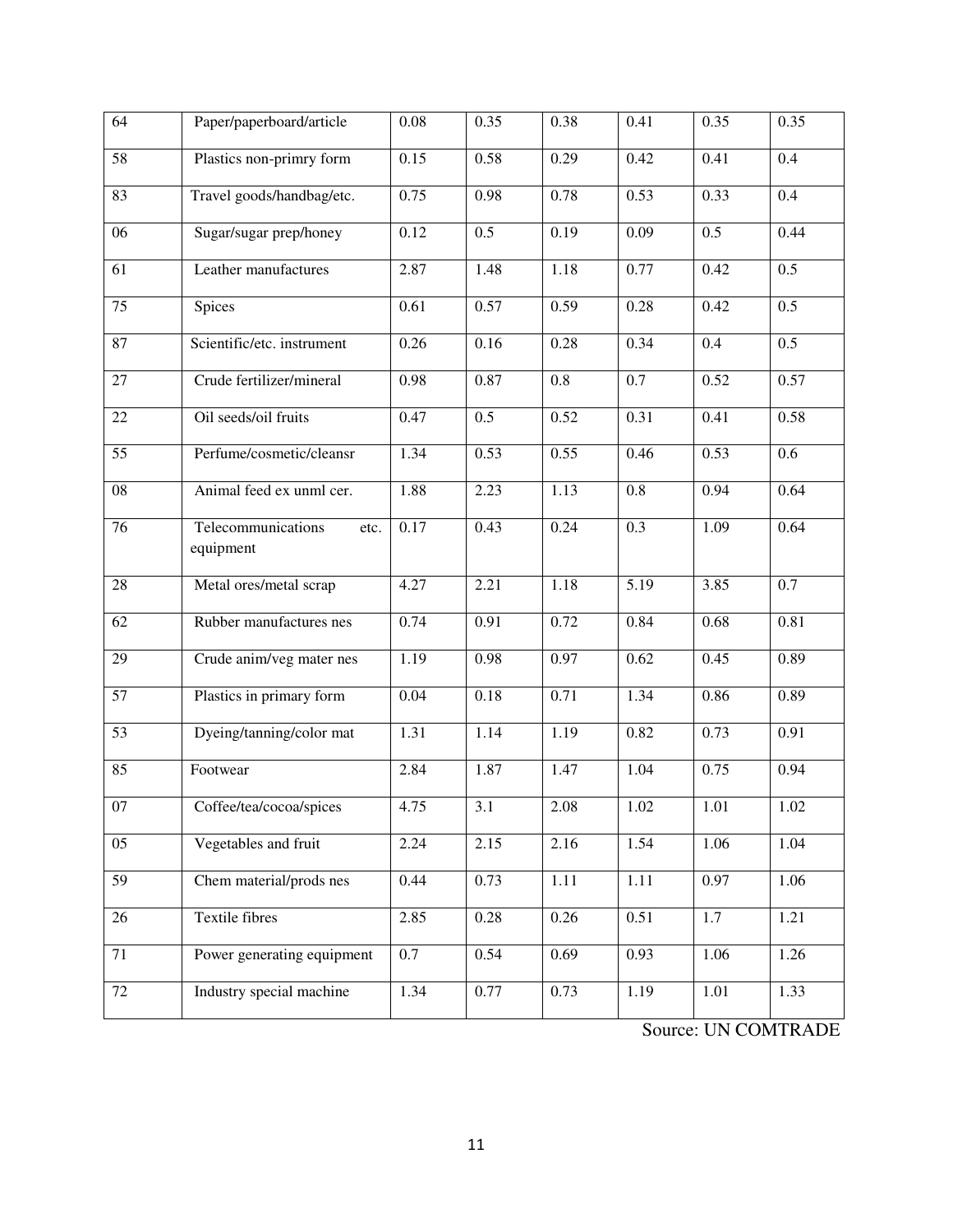| State   | <b>NIC 2008</b> | $\mathbf{S}$<br>Descripti                               |                  | $\rm Total$<br>Dutput<br>Lakhs)<br>$\Xi$<br>$\mathbf{R}$ |         | GVA        |
|---------|-----------------|---------------------------------------------------------|------------------|----------------------------------------------------------|---------|------------|
| Assam   |                 |                                                         | Actual           | Percentage                                               | Actual  | Percentage |
|         |                 | Total                                                   | 5,292,766        | 100.00                                                   | 770,620 | 100.00     |
|         |                 | Total of 7 Industries                                   | 4,766,656        | 90.06                                                    | 650,690 | 84.44      |
|         | 19              | Coke and Refined<br><b>Petroleum Products</b>           | 2,782,299        | 52.57                                                    | 188,546 | 24.47      |
|         | 10              | <b>Food Products</b>                                    | 1,009,797        | 19.08                                                    | 181,853 | 23.60      |
|         | 20              | Chemicals<br>and<br><b>Chemical Products</b>            | 315,072          | 5.95                                                     | 110,354 | 14.32      |
|         | 23              | Other Non-metallic<br><b>Mineral Products</b>           | 227,439          | 4.30                                                     | 56,679  | 7.35       |
|         | 24              | <b>Basic Metals</b>                                     | 164,608          | 3.11                                                     | 17,540  | 2.28       |
|         | <b>OT</b>       | <b>Other Products</b>                                   | 148,941          | 2.81                                                     | 8,751   | 1.14       |
|         | 18              | Printing<br>and<br>Reproduction<br>of<br>Recorded Media | 118,500          | 2.24                                                     | 86,967  | 11.29      |
| Manipur |                 | Total                                                   | 36,235           | 100.00                                                   | 6,626   | 100.00     |
|         |                 | Total of 5 Industries                                   | 36,235           | 100.00                                                   | 6,626   | 100.00     |
|         | 10              | <b>Food Products</b>                                    | 15,659           | 43.22                                                    | 1,425   | 21.51      |
|         | <b>OT</b>       | <b>Other Products</b>                                   | 11,814           | 32.60                                                    | 1,613   | 24.34      |
|         | 23              | Other Non-metallic<br><b>Mineral Products</b>           | 8,512            | 23.49                                                    | 3,507   | 52.93      |
|         | 18              | Printing<br>and<br>Reproduction<br>of<br>Recorded Media | $\overline{304}$ | 0.84                                                     | 97      | 1.46       |
|         | 16              | Wood<br>of<br>and<br>Products of Wood                   | 36               | 0.10                                                     | $-16$   | $-0.24$    |

## **Table 2: Share of Seven Major Industries in terms of The Output Within each State of NER: 2011-12 (Arranged in Descending Order of Total Output)**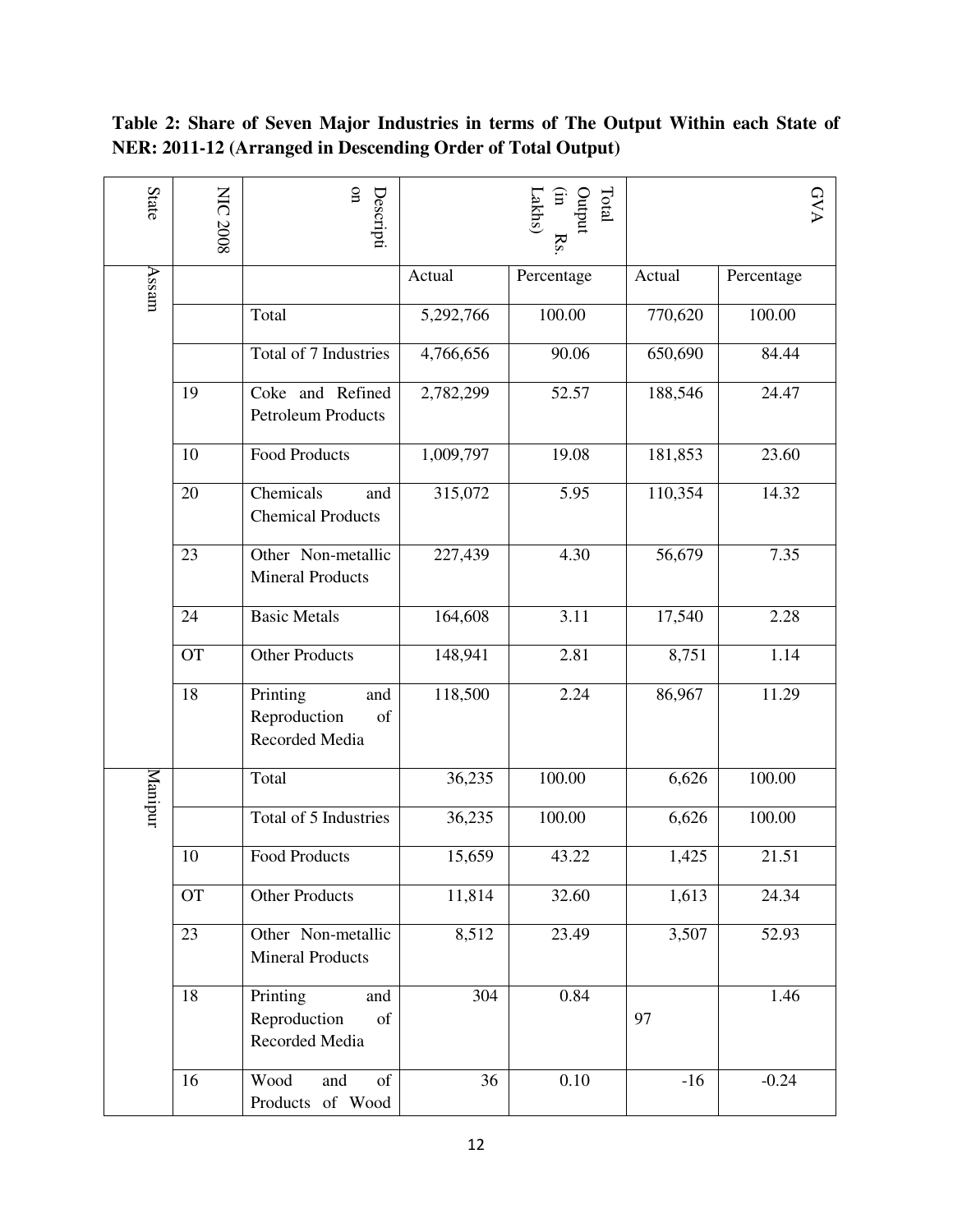|            |           | and Cork,<br>Except                                                        |         |        |                     |        |
|------------|-----------|----------------------------------------------------------------------------|---------|--------|---------------------|--------|
|            |           | Furniture                                                                  |         |        |                     |        |
|            |           | Total                                                                      | 325,326 | 100.00 | $\overline{99,223}$ | 100.00 |
| Meghalaya  |           | Total of 7 Industries                                                      | 308,294 | 94.76  | 95,678              | 96.43  |
|            | 23        | Other Non-metallic<br><b>Mineral Products</b>                              | 183,926 | 56.54  | 75,941              | 76.54  |
|            | 24        | <b>Basic Metals</b>                                                        | 80,649  | 24.79  | 7,451               | 7.51   |
|            | 20        | Chemicals<br>and<br><b>Chemical Products</b>                               | 10,328  | 3.17   | 5,407               | 5.45   |
|            | 25        | Fabricated<br>Metal<br>Products<br>Except<br>Machinery<br>and<br>Equipment | 10,276  | 3.16   | 1,248               | 1.26   |
|            | 11        | <b>Beverages</b>                                                           | 9,852   | 3.03   | 3,711               | 3.74   |
|            | 10        | <b>Food Products</b>                                                       | 7,095   | 2.18   | 992                 | 1.00   |
|            | 19        | Coke and Refined<br><b>Petroleum Products</b>                              | 6,168   | 1.90   | 928                 | 0.94   |
| Nagaland   |           | Total                                                                      | 57,932  | 100.00 | 7,602               | 100.00 |
|            |           | Total of 5 Industries                                                      | 57,932  | 100.00 | 7,602               | 100.00 |
|            | 16        | Wood<br>and<br>of<br>Products of Wood<br>and Cork, Except<br>Furniture     | 51,399  | 88.72  | 6,064               | 79.77  |
|            | 10        | <b>Food Products</b>                                                       | 4,579   | 7.90   | 556                 | 7.31   |
|            | 23        | Other Non-metallic<br><b>Mineral Products</b>                              | 1,230   | 2.12   | 709                 | 9.33   |
|            | <b>OT</b> | Other Industries                                                           | 635     | 1.10   | 193                 | 2.54   |
|            | 18        | Printing<br>and<br>Reproduction<br>of<br>Recorded Media                    | 89      | 0.15   | 80                  | 1.05   |
| Sikki<br>ਬ |           | Total                                                                      | 556,220 | 100.00 | 348,179             | 100.00 |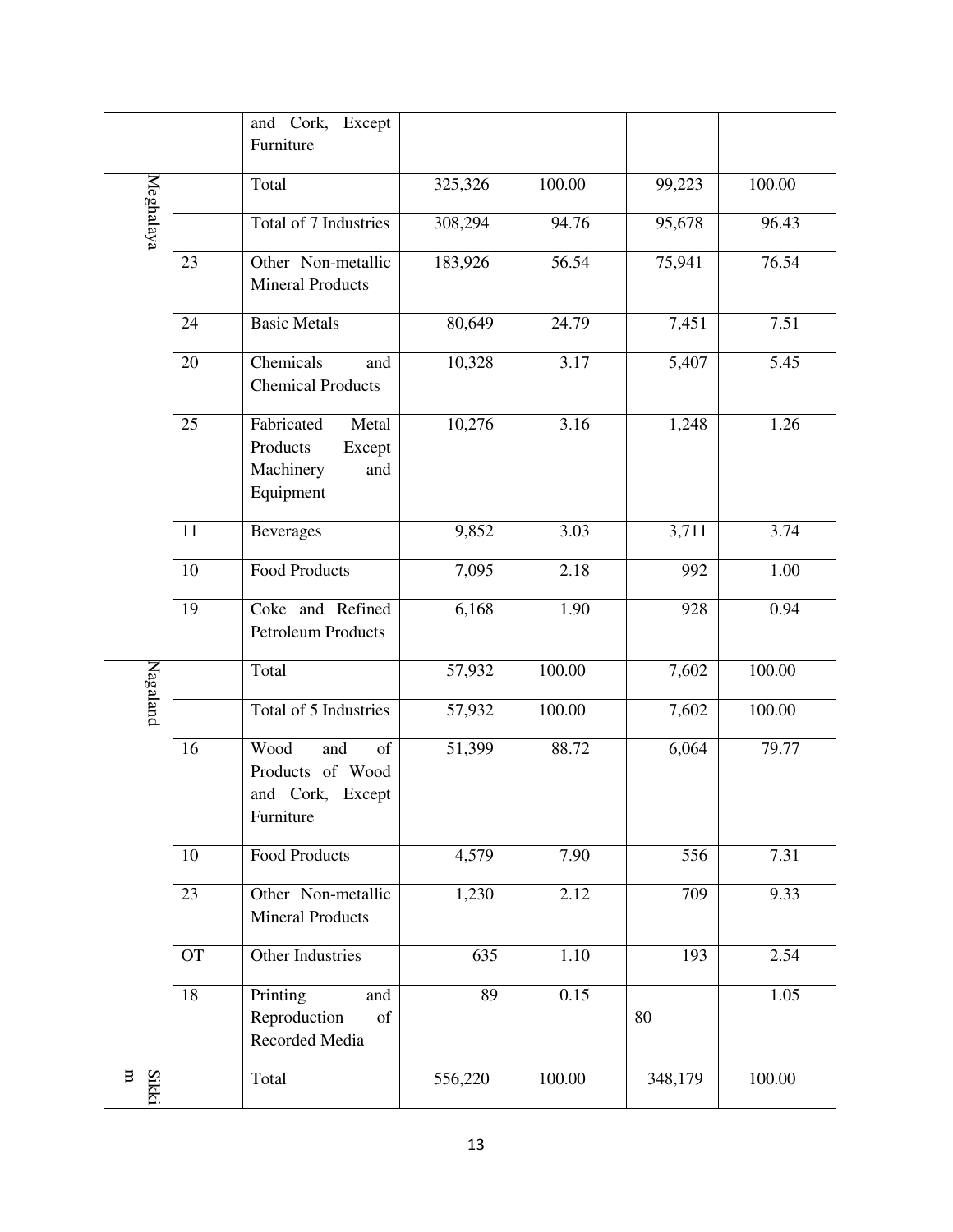|         |                 | Total of 7 Industries                                                               | 554,485 | 99.69  | 347,838 | 99.90  |
|---------|-----------------|-------------------------------------------------------------------------------------|---------|--------|---------|--------|
|         | 21              | <b>Basic</b><br>Pharmaceutical<br>Products<br>and<br>Pharmaceutical<br>Preparations | 439,254 | 78.97  | 320,080 | 91.93  |
|         | 20              | Chemicals<br>and<br><b>Chemical Products</b>                                        | 73,691  | 13.25  | 20,075  | 5.77   |
|         | 11              | <b>Beverages</b>                                                                    | 18,310  | 3.29   | 3,449   | 0.99   |
|         | 10              | <b>Food Products</b>                                                                | 11,503  | 2.07   | 3,144   | 0.90   |
|         | 22              | Rubber and Plastic<br>Products                                                      | 5,648   | 1.02   | 745     | 0.21   |
|         | <b>OT</b>       | Other Industries                                                                    | 3,500   | 0.63   | (129)   | (0.04) |
|         | 18              | Paper<br>and<br>Paper<br>Products                                                   | 2,579   | 0.46   | 474     | 0.14   |
| Tripura |                 | Total                                                                               | 122,682 | 100.00 | 24,787  | 100.00 |
|         |                 | Total of 7 Industries                                                               | 119,641 | 97.52  | 24,405  | 98.46  |
|         | <b>OT</b>       | Other Industries                                                                    | 30,296  | 24.69  | 1,831   | 7.39   |
|         | 23              | Other Non-metallic<br><b>Mineral Products</b>                                       | 28,373  | 23.13  | 11,656  | 47.02  |
|         | 10              | <b>Food Products</b>                                                                | 18,003  | 14.67  | 3,230   | 13.03  |
|         | 24              | <b>Basic Metals</b>                                                                 | 15,586  | 12.70  | 949     | 3.83   |
|         | 22              | Rubber and Plastic<br>Products                                                      | 14,317  | 11.67  | 307     | 1.24   |
|         | 12              | <b>Tobacco Products</b>                                                             | 10,895  | 8.88   | 5,520   | 22.27  |
|         | $\overline{1}1$ | <b>Beverages</b>                                                                    | 2,171   | 1.77   | 912     | 3.68   |

Source: Annual Survey of Industries

Table 3 gives the information for large industrial firms for all-India and six states of the NER. The NER has only 2% of the factories of Indian total indicating how far the NER lags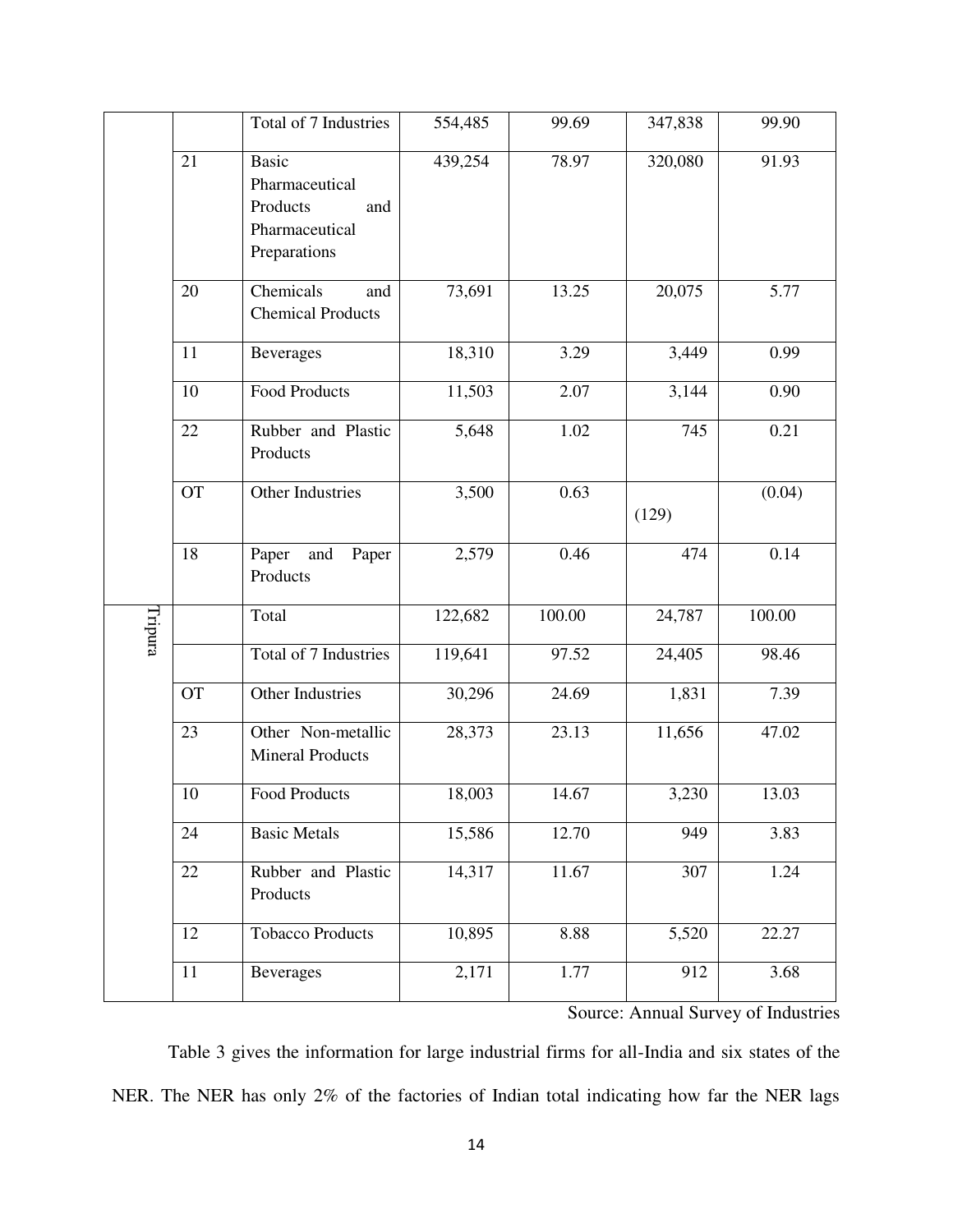behind the rest of India in industrialization. Understandably, 78% of the NER's factories are located at Assam followed by Tripura (13%) and Manipur (0.03%). The total manufacturing output is also low, accounting for a mere 1% of the Indian total. Again, Assam contributes more than 80% of the total manufacturing output of the NER, followed by Sikkim (10.2%). The region's share of value added accounts for 1.3% of the Indian total, implying inefficiency in input use. The share of profit is also very low: only 2% of the Indian total.

**Table 3: Some Important characteristics by State for the year 2012-2013: All Industries (Value Figures in Rs. Lakhs, Mandays in Thousand and Others in Number)** 

| Characteristics                            | All India   | Assam     | Manipur | Meghalaya | Nagaland | Sikkim  | Tripura | <b>NER</b><br>(Total) | %Share<br>of NER |
|--------------------------------------------|-------------|-----------|---------|-----------|----------|---------|---------|-----------------------|------------------|
| 1. Number Of Factories                     | 222,120     | 3,303     | 128     | 116       | 106      | 65      | 534     | 4,252                 | 1.91             |
| 2. Fixed Capital                           | 218,026,022 | 1,310,951 | 7,561   | 349,006   | 17,412   | 144,075 | 33,927  | 1,862,932             | 0.85             |
| 3. Working Capital                         | 60,341,107  | 588,926   | 4,688   | 59,658    | 15,486   | 127,950 | 489     | 797,197               | 1.32             |
| 4. Invested Capital                        | 314,411,215 | 1,927,084 | 13,946  | 427,749   | 26,665   | 234,076 | 51,468  | 2,680,988             | 0.85             |
| 5. Outstanding Loans                       | 107,224,700 | 440,713   | 2,993   | 227,083   | 1,510    | 18,528  | 12,557  | 703,384               | 0.66             |
| 6. Number of Workers                       | 10,051,626  | 140,896   | 5,213   | 9,483     | 2,677    | 8,052   | 25,793  | 192,114               | 1.91             |
| 7. Total Persons Engaged                   | 12,950,025  | 167,835   | 6,084   | 11,986    | 3,039    | 10,278  | 28,526  | 227,748               | 1.76             |
| 8. Wages to Workers                        | 11,089,620  | 95,366    | 2,763   | 9,422     | 1,111    | 6,626   | 7,360   | 122,648               | 1.11             |
| 9. Total Emoluments                        | 23,805,727  | 177,562   | 3,341   | 16,933    | 1,828    | 23,258  | 10,491  | 233,413               | 0.98             |
| 10. Prov. Fund and Other<br>Welfare Exp.   | 3,696,609   | 54,641    | 64      | 1,660     | 67       | 3,151   | 1,446   | 61,029                | 1.65             |
| 11. Fuels Consumed                         | 26,754,523  | 211,243   | 3,205   | 76,271    | 680      | 5,910   | 12,991  | 310,300               | 1.16             |
| 12. Materials Consumed                     | 392,949,410 | 3,429,184 | 22,692  | 144,001   | 48,639   | 161,064 | 53,466  | 3,859,046             | 0.98             |
| 13. Total Inputs                           | 501,866,586 | 4,243,426 | 29,584  | 247,986   | 49,974   | 256,488 | 96,828  | 4,924,286             | 0.98             |
| 14.<br>Products<br>$\&$<br>By-<br>products | 528,558,114 | 4,526,780 | 28,957  | 319,309   | 58,220   | 586,102 | 105,676 | 5,625,044             | 1.06             |
| 15. Value of Output                        | 602,594,536 | 4,985,210 | 34,912  | 349,265   | 58,971   | 631,265 | 136,302 | 6,195,925             | 1.03             |
| 16. Depreciation                           | 15,533,081  | 112,554   | 951     | 24,586    | 176      | 9,969   | 4,665   | 152,901               | 0.98             |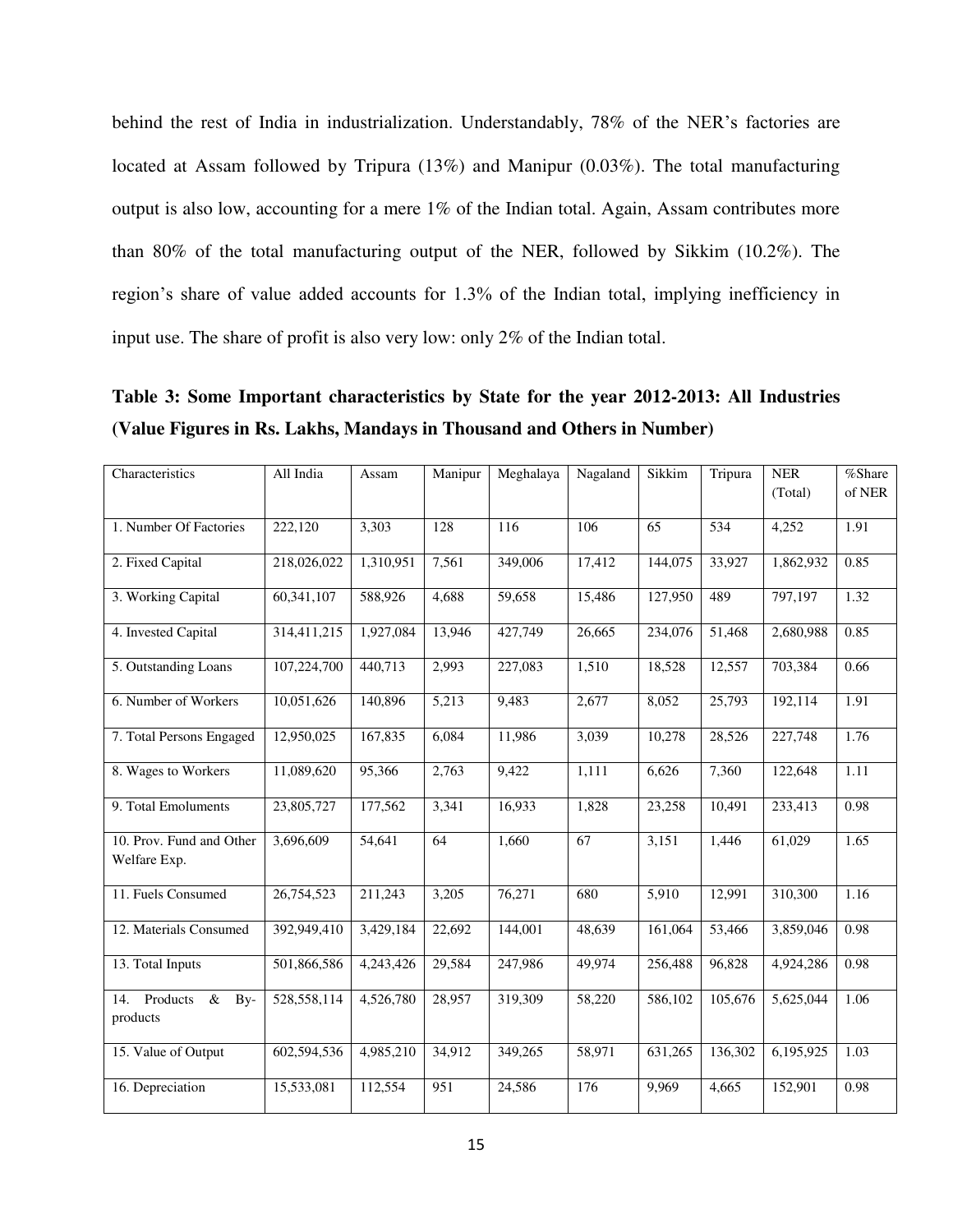| Characteristics                                 | All India  | Assam     | Manipur         | Meghalaya       | Nagaland        | Sikkim             | Tripura  | <b>NER</b> | %Share  |
|-------------------------------------------------|------------|-----------|-----------------|-----------------|-----------------|--------------------|----------|------------|---------|
|                                                 |            |           |                 |                 |                 |                    |          | (Total)    | of NER  |
| <b>Net</b><br>Value<br>17.<br>Added             | 85,194,869 | 629,229   | 4,378           | 76,692          | 8,821           | 364,809            | 34,809   | 1,118,738  | 1.31    |
| 18. Rent Paid                                   | 1,642,164  | 5,337     | $\overline{28}$ | 1,851           | 59              | 635                | 383      | 8,293      | 0.51    |
| 19. Interest Paid                               | 13,807,327 | 94,497    | 702             | 28,904          | 134             | 3,403              | 2,631    | 130,271    | 0.94    |
| 20. Rent Received                               | 353,968    | 897       | 10              | $\overline{57}$ | $\overline{23}$ | 6                  | 11       | 1,004      | 0.28    |
| 21.<br>Interest<br>Received                     | 1,930,026  | 14,657    | 25              | 726             | 19              | 1,321              | 175      | 16,923     | 0.88    |
| 22. Net Income                                  | 71,928,627 | 544,538   | 3,676           | 46,666          | 8,656           | 362,098            | 31,978   | 997,612    | 1.39    |
| <b>Net</b><br>Fixed<br>23.<br>Capital Formation | 20,219,540 | 37,810    | 48              | 32,752          | 73              | 351                | $-2,892$ | 68,142     | 0.34    |
| Gross Fixed<br>24.<br>Capital Formation         | 35,752,621 | 150,364   | 999             | 57,339          | 249             | 10,320             | 1,773    | 221,044    | 0.62    |
| Addition<br>25.<br>in<br>Stock of               |            |           |                 |                 |                 |                    |          |            |         |
| (a) Materials, Fuels<br>etc.                    | 3,323,215  | $-15,239$ | $-302$          | 8,526           | $-28$           | $\overline{5,855}$ | $-313$   | $-1,501$   | $-0.05$ |
| (b) Semi-Finished<br>Goods                      | 1,237,924  | $-5,552$  | $-12$           | $-2,538$        | $-49$           | 19                 | 298      | $-7,834$   | $-0.63$ |
| (c) Finished Goods                              | 4,359,554  | $-26,297$ | $-178$          | 7,540           | 51              | 17,398             | 644      | $-842$     | $-0.02$ |
| (d) Total                                       | 8,920,693  | $-47,088$ | $-492$          | 13,529          | $-26$           | 23,272             | 629      | $-10,176$  | $-0.11$ |
| 26. Gross Capital<br>Formation                  | 44,673,315 | 103,276   | 507             | 70,867          | 223             | 33,592             | 2,403    | 210,868    | 0.47    |
| 27. Profits                                     | 44,426,292 | 312,335   | 271             | 28,073          | 6,761           | 335,689            | 20,040   | 703,169    | 1.58    |

Source: Handbook of Statistics on Indian Economy, RBI

Table 4 presents the sector compositions of the NER at factor cost from 2004 to 2011. The share of agriculture and allied activities exceeds that of the industry sector during the whole sample period. The share of agriculture and its allied activities has increased from 20% in 2004 to 23% in 2011 while that of the industry sector marginally increased from 8% in 2004 to 10.63% in 2011. However, compared with other sectors, the service sector has significantly improved and has contributed a major share to the economic growth of this region (De U.K., 2011), mainly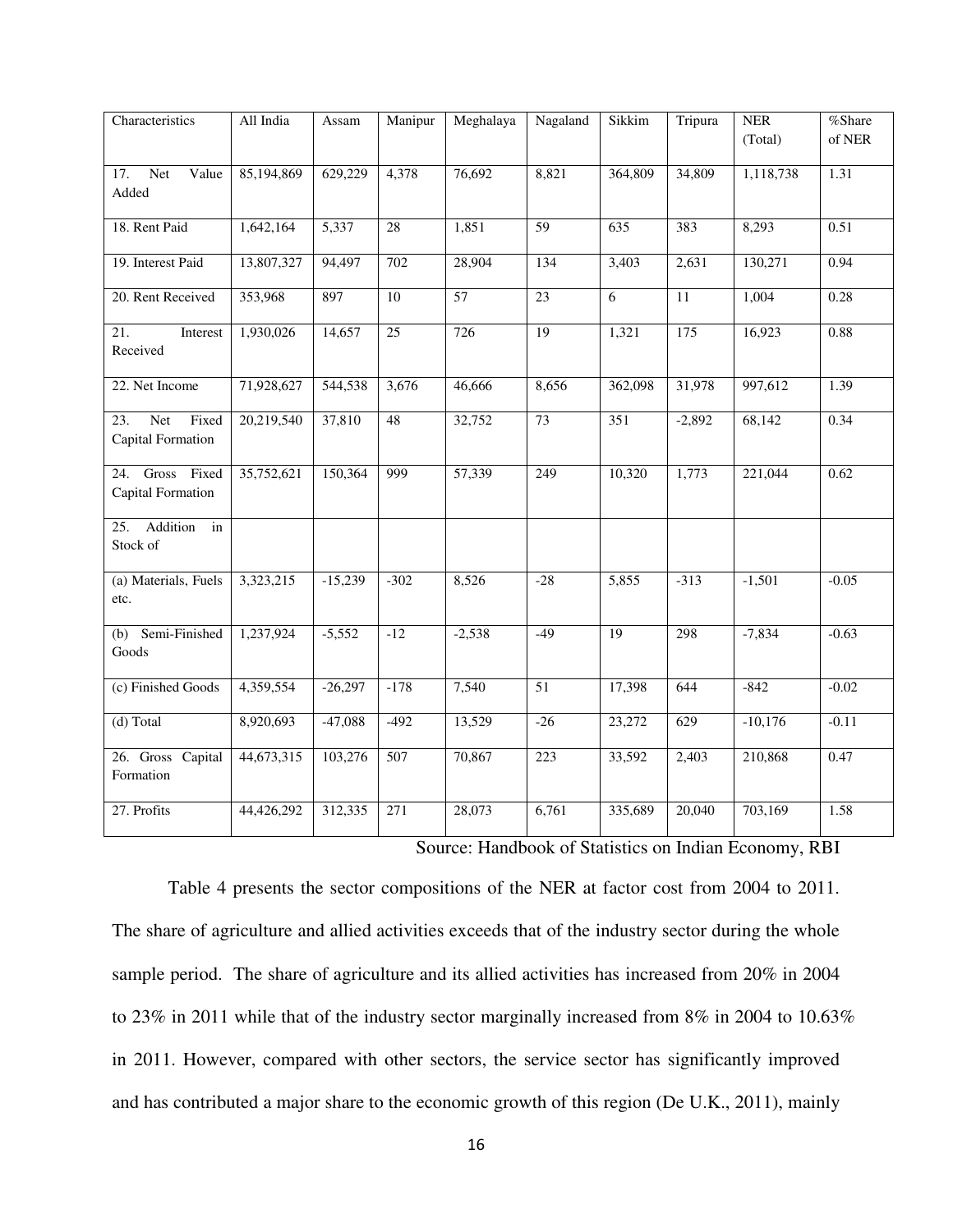due to a rise in state-sponsored public administration expenditure (Srivastav, 2010). Even though the service sector of the region is growing significantly, it doesn't create additional employment and income-generating opportunities and its basic structure has not been altered (Srivastav, 2010). The share of the service sector largely increased from 40% in 2004 to 67% in 2011.

Table 4: Components of NSDP of the NER at Factor Cost by Industry of Origin (at Constant Prices): 2004-2011 (In Rupees Billion  $& \%$  Share)

|              | sii.<br>activities<br>ure<br>Agricult<br>allied<br>pue | Industry | Service | Total<br>Sum | SII.<br>ure<br>Agricult<br>allied<br>and | Industry | Service |
|--------------|--------------------------------------------------------|----------|---------|--------------|------------------------------------------|----------|---------|
| Year         | (in Rupees Billion)                                    |          |         |              | Share $(\%)$                             |          |         |
| 2004-05      | 213                                                    | 108      | 462     | 783          | 27                                       | 14       | 59      |
| 2005-06      | 217                                                    | 106      | 497     | 820          | 26                                       | 13       | 61      |
| 2006-07      | 222                                                    | 107      | 534     | 864          | 26                                       | 12       | 62      |
| 2007-08      | 235                                                    | 106      | 569     | 910          | 26                                       | 12       | 63      |
| 2008-09      | 245                                                    | 97       | 637     | 980          | 25                                       | 10       | 65      |
| 2009-10      | 259                                                    | 122      | 697     | 1,079        | 24                                       | 11       | 65      |
| 2010-11      | 273                                                    | 127      | 761     | 1,161        | 24                                       | 11       | 66      |
| 2011-12      | 283                                                    | 132      | 826     | 1,242        | 23                                       | 11       | 67      |
| $2012 - 13*$ | 282                                                    | 121      | 833     | 1,235        | 23                                       | 10       | 67      |

Source: Author's calculation from the data of Handbook of Statistics on Indian Economy, RBI.

\* 2012-13 has excluded for Sikkim due to non-availability of data.

From Table 3 and 4, it is shown that industrialization is still underdeveloped and the share of manufacturing activities is below national norms in the region. Only Assam contributes majority of manufacturing output of the region. Thus, the NE states should develop value chains link between their economic activities so that there is a win-win condition prevails among the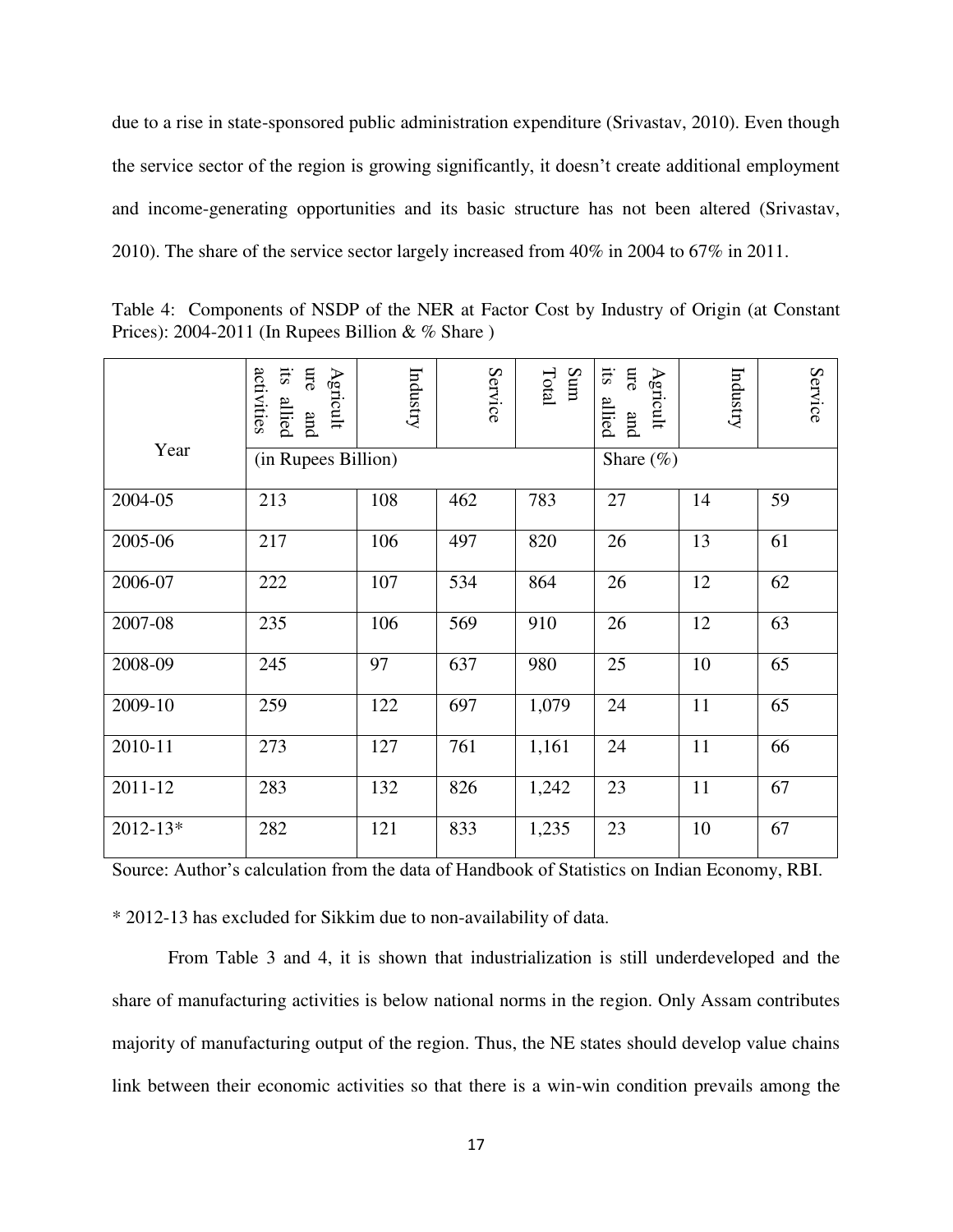States. Since Guwahati is the major business hub of the NER, it should act like the New York of the region. Given the infrastructure and economic opportunities, it is prudent to set up most of the business based on Guwahati. It will save time and increase efficiencies and productivities. For example, when most of the companies establish in Guwahati, it will generate and raise income and employment to the local people. Larger the economic activities, higher are the need of resources. Other parts of the region can supply these resources which in turn will enhance efficient use of 'once' underutilized (both natural and human) resources of the region. Moreh of Manipur can act as gateway to the ASEAN economies and eventually to the World. To make these happen, the transportation plays a very crucial role. In addition to improve present road connectivity, it is necessary to think of waterways in every possible ways. The Bharmaputra River has been underutilized so far or at least not up to the extent that it should have. As far as operational of waterways in NER is concerned, it heavily depends on the relationship between India and Bangladesh. Since the route of the NER's waterways is via Bangladesh, a tacit understanding and mutual cooperation between the two countries is very vital. Otherwise, it will be very difficult to make these waterways fully operational. Both the Centre and the concerned state government should work hand-in-hand in order to use waterways effectively and efficiently in the region. In short, once the regional economic integration takes place, there will be positive spillovers effect to other parts of the region. It also leads to increase economic activities that will, in turn, raise the demand and supply of the region economy.

 It is also time to make the local companies to shine as MNCs. How do the presence of foreign MNCs benefit local companies and manufacturing in NER? If the agglomeration with business friendly environment once prevails in NER, there is no way to go backward. Many MNCs will come to NER (for example Guwahati) for doing business due to cost advantage.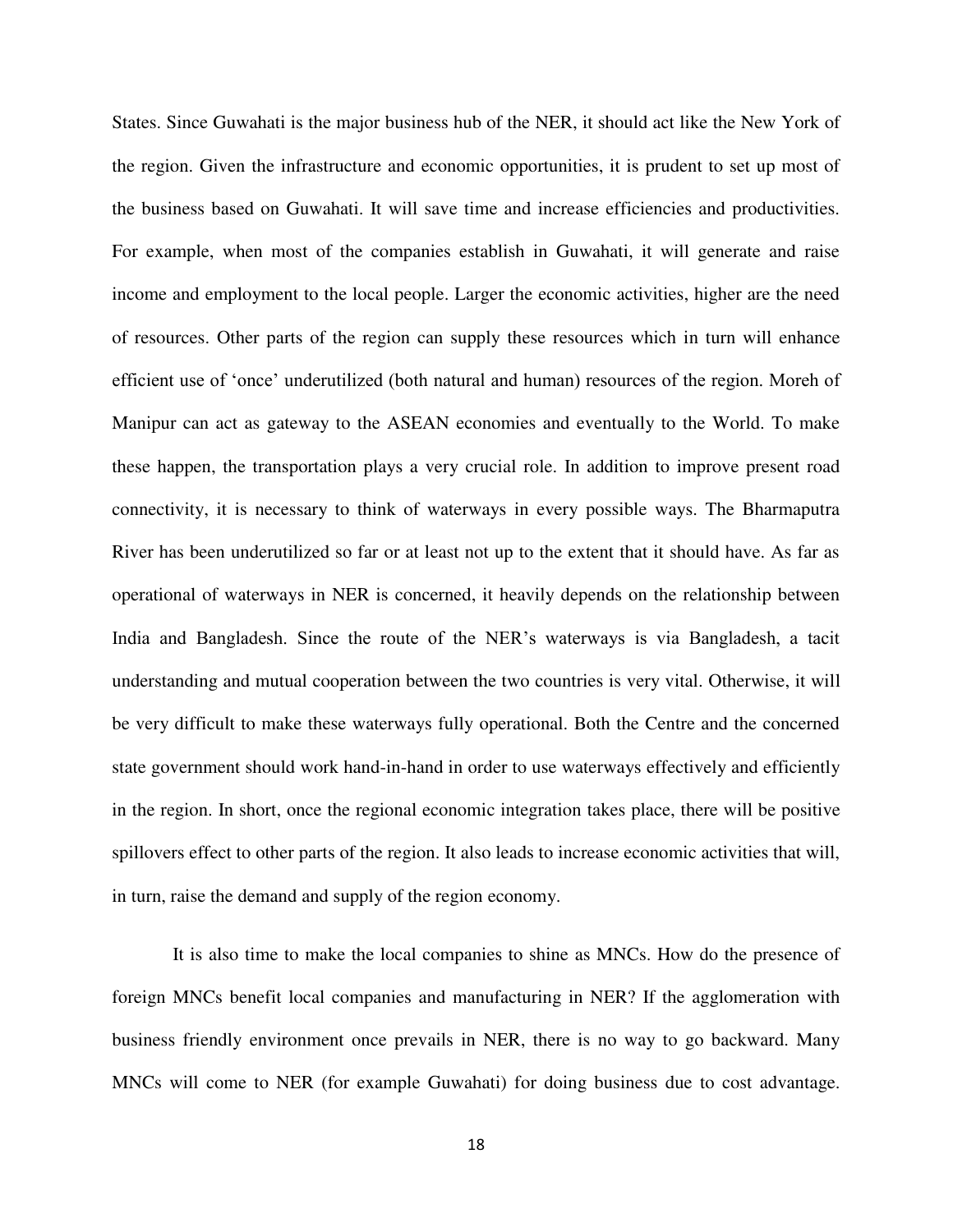These MNCs will bring FDI and technology and eventually helping us enhancing productivity of the region through knowledge spillovers. These will accelerate the economic growth of the region. Foreign investors will also come to NER to exploit the opportunities of labor intensive manufacturing exports. Because productivity differences create large variation in incomes across countries, and technology plays a key role in determining productivity. As an example, the introduction of one product might speed up the invention of a competing product, because the second inventor can learn from the first by carefully studying the product or its product design (the "blueprint"). Some of the possible way of technology transfer is through international trade in intermediate goods, export (learning by exporting) and international R&D spillovers. First, the pattern of intermediate goods trade i.e. international economic activities such as trade, FDI, etc. lead to additional contacts with foreign persons who may possess advanced technological knowledge, like exporter, importer, engineers, researchers, this may stimulate the diffusion of foreign technology. Second, through exporting experience companies will benefit from interacting with foreign customer, for example because the latter impose higher product quality standards than domestic customer, while at the same time providing information on how to meet the higher standards. International R&D spillovers are comparatively tricky. Most of the tacit knowledge can be acquired through "by example from master to apprentice" or through personto-person demonstrations and instructions. Thus, the presence of foreign MNCs will help local entrepreneur and companies in improving their capabilities through FDI and technology spillovers (as stated by Alfred Marshall above).

### **3. Conclusion**

 In what ways NER should look forward to achieve faster economic growth? The paper proposes two suggestions. First, for NER to keep making progress and to transform into a new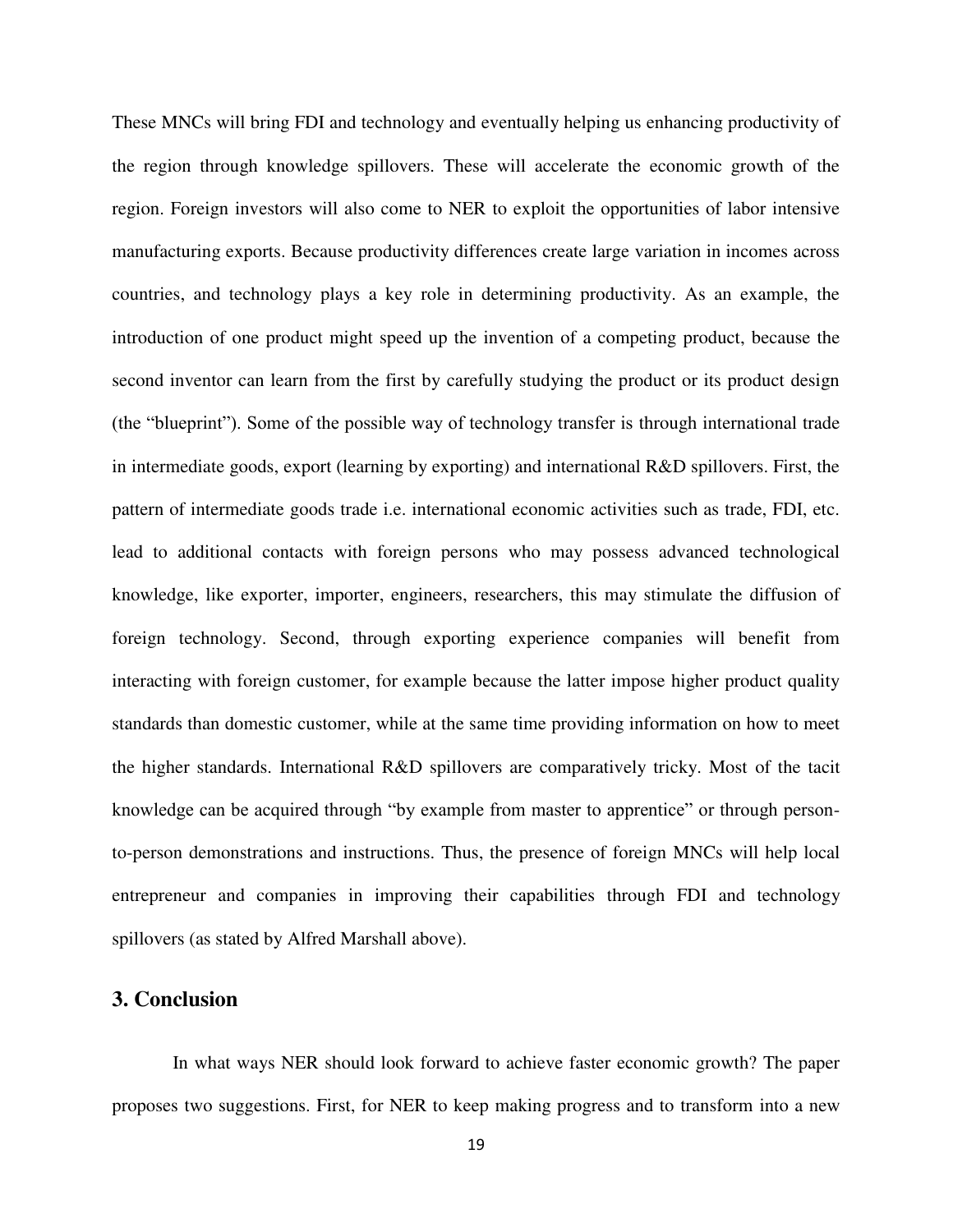economic powerhouse, it needs to improve utilization of scarce resources, improvements in technologies, and the exploitation of scale economies. A finer production fragmentation will make it possible to better explore the comparative advantage within the diverse NER. The government should try to lower the cost of cross border merchandise movement and on the other hand, should increase the number of trade items to almost free trade. It will represent deepening of economic and social integration between NER and neighboring countries. Trade liberalization and production fragmentation has the potential to eradicate poverty. For example, the development of China's processing trade regime has helped lifting thousands of rural poor out of poverty, by creating labor intensive manufacturing jobs for unskilled workers. Development of horticulture, poultry, dairy, and animal husbandry sectors will raise farmers' income and will help in poverty reduction. Horticulture exports should be promoted according to the principle of comparative advantage. Though horticultural exports would create more rural employment opportunities, it requires labor input and capital input. The latter is very important to ensure the quality of the horticulture products to meet the sanitary and phyto-sanitary (SPS) requirements and to export to both domestic and regulated markets. However, given the sheer size of grain sector and little financially viable options, it is hardly believed that farmers could prosper through growing land-intensive grain. Thus, without a dramatic transformation of NER agricultural trade policy, labor-intensive horticultural exports would not have a chance to grow. Besides horticulture is cash crops and its price is very volatile and hence risky business. Second, one of the major problems of the underdevelopment of NER is that it fails to develop a value chain link among the States. It renders to lower market and inability to develop its manufacturing base. The paper suggests that regional economic integration will provide a better solution for these problems. Regional agglomeration will help NER in achieving faster economic growth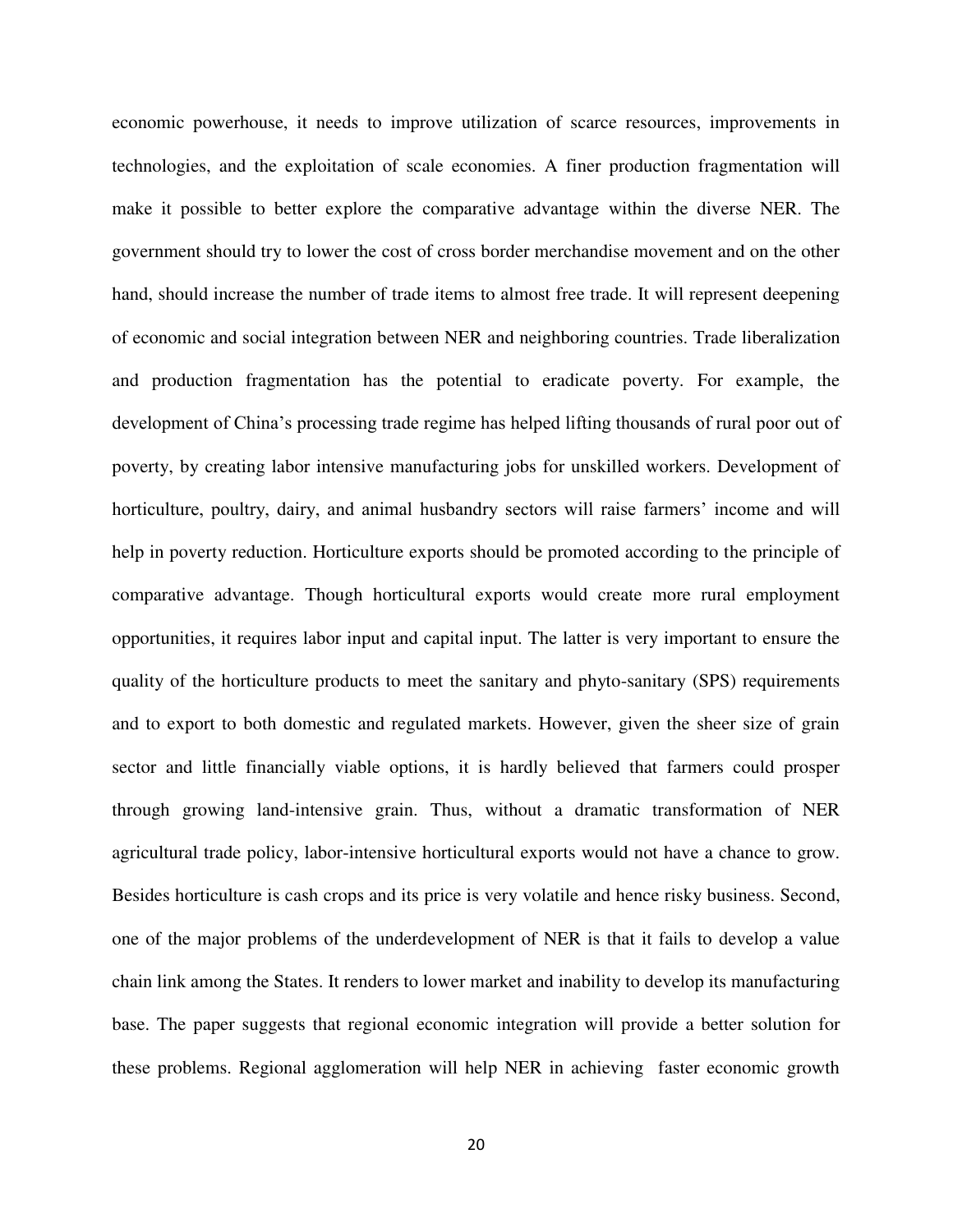through increasing returns, monopolistic competition, transaction costs and the occurrence of external economies and in turn shape firms' and labors' location behavior. Besides, the government should promote export sectors, intensively employing unskilled labor, which will create more job opportunities in the cities for rural surplus labors.

All these requires improving physical infrastructure, such as ports, roads, power, telecommunications, etc., an accountable and corrupt-free governance, and mutual cooperation with one another. Besides, a good relationship with Myanmar is very vital for the economic development of NER and Manipur in particular. A good relationship with Indo-Myanmar depends on Indo-China Relation. Myanmar's polity heavily depends on China and its economy as well. FDI in Myanmar will have a positive spillover towards NER. It also requires people to people contact with NER and China. If we have people to people contact along with cultural bonding, China could help the economic development of NER as China is now a game changer in the world order. The Centre should give local governments additional concessions or preferential policies to FDI, particularly the exporting foreign funded enterprises, through cheap loans, free land use, subsidized energy supply and lax enforcement of environmental law, etc. Transforming NER into a new economic powerhouse will help India becoming an economic superpower sooner than expected.

Finally, we highly recommend whether differences in institutions, regulations, and cultural factors are an issue for keeping the region as a closed economy.